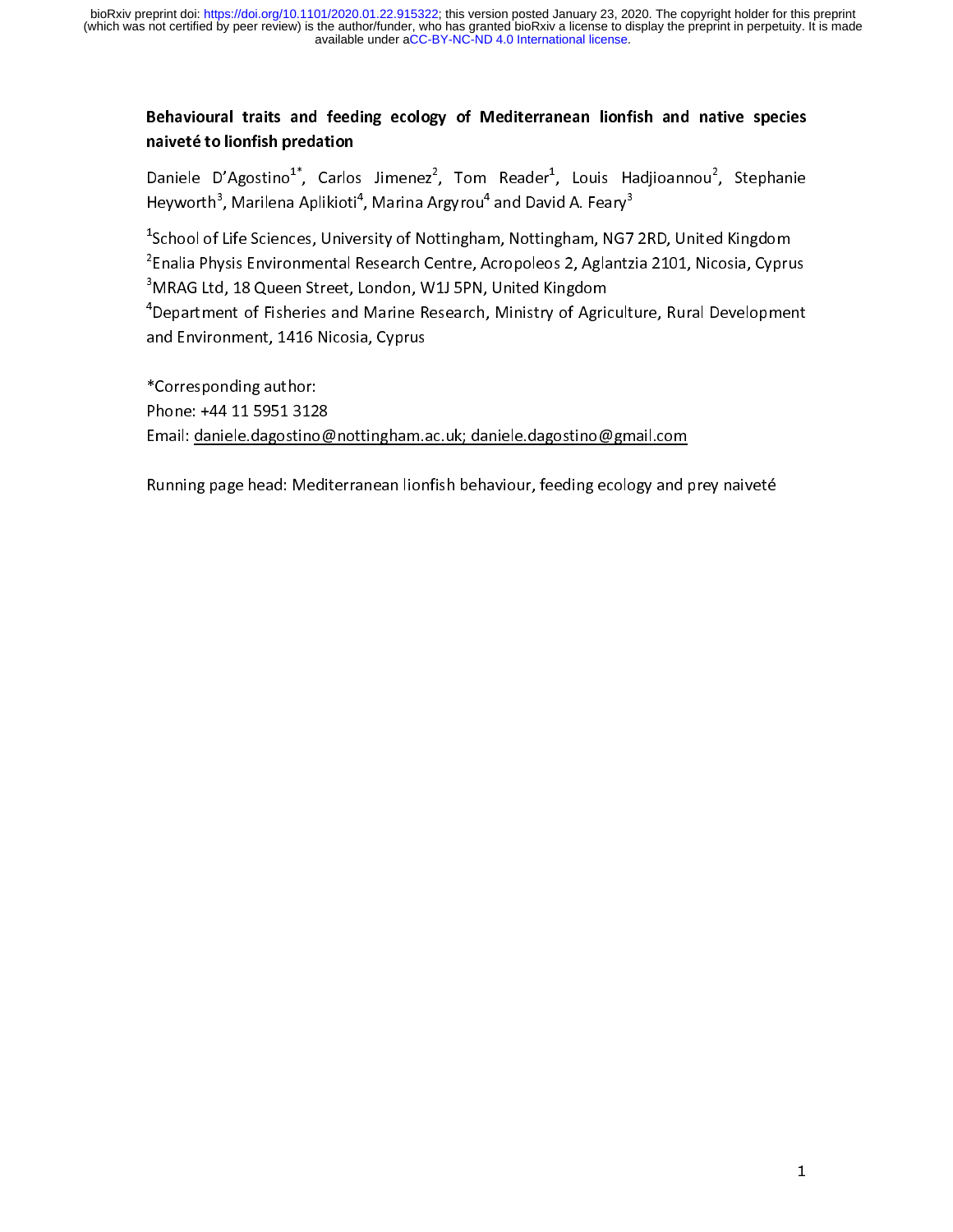The detrimental effects of invasion by Indo-Pacific lionfish (Pterois volitans/miles) on western Atlantic fishes have spurred concerns for Mediterranean fish biodiversity, where a Lessepsian invasion of lionfish has recently begun. In order to assess the potential impact on biodiversity, we examine key behavioural and ecological traits of lionfish, and the resident fish community in the Mediterranean, that may contribute to lionfish invasion success. We focus on Cyprus, where lionfish populations were first sighted in 2012 and have now established abundant and stable populations. Using field observations, we examine lionfish predatory behaviour and feeding ecology, and resident fish species naiveté to hunting lionfish. Our findings suggest that lionfish in the Mediterranean are crepuscular generalist predators, with prey targeted dominated by small-bodied benthic or bentho-pelagic associated species. Such prey are more likely to be native than introduced (Lessepsian) fishes, with native prey fishes showing greater naiveté towards lionfish than Lessepsian prey species. Notably, one of the Mediterranean's key ecological fish species (the native damselfish Chromis chromis), showed the highest level of naiveté and was the most heavily targeted prey. Overall, lionfish in the Mediterranean show similar predatory behaviour and ecology to their western Atlantic counterparts. Although the Mediterranean invasion is still relatively recent, it may result in a similar disruption to reef fish biomass to that recorded in the Atlantic, with impact to the structure and biodiversity of reef fish communities and the services they provide.

Keywords: alien species, Pterois miles, Lessepsian invasion, predation, trophic plasticity, Levantine Sea.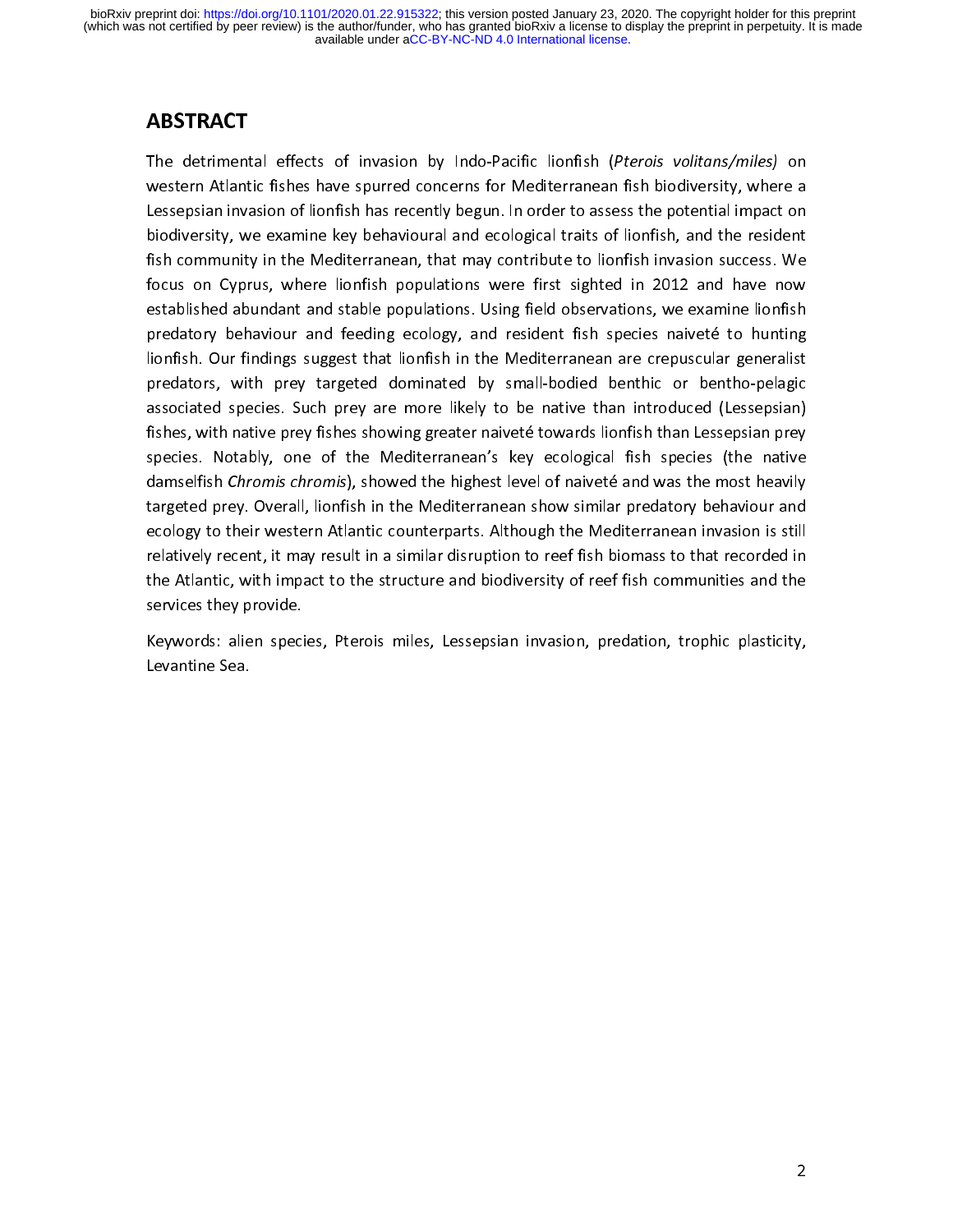#### 1. INTRODUCTION

Human activities, such as land-cover change, chemical release, overharvesting, climate change and species transport/invasion, are having a profound impact on biodiversity worldwide (Crutzen 2006, Dirzo et al. 2014, McGill et al. 2015, Gordon et al. 2018). Invasive species, which often constitute new functional components in the recipient community, can generate ecological impacts that propagate along the food-web triggering trophic cascades (Moyle & Light 1996, Strayer 2010) and result in a generalised decrease in the abundance and diversity of native communities (Gallardo et al. 2016). Therefore, a central focus of invasion biology research has been to examine the factors which increase our ability to predict which species may become invasive (Kolar & Lodge 2001, Hayes & Barry 2008). This work has shown that there are a range of life-history, ecological and behavioural traits that are associated with successful invasion, and that can be used to determine the subsequent consequences of an invasion on the invaded ecosystem (Chapple et al. 2012).

The invasion process involves a series of sequential stages (transport, introduction, establishment and spread) that a population has to go through to become a successful invader (Blackburn et al. 2011, Chapple et al. 2012). Each stage presents varied abiotic (i.e. associated with different geography and environment) and biotic barriers (i.e. dispersal, reproduction, feeding, competition) that individuals within an invading population must overcome to succeed (Blackburn et al. 2011); only individuals with certain life-history and behavioural traits may then move forward between steps in the invasion process (Chapple et al. 2012). As a result of such 'filtering' of individuals, the invading population is not a random subset of the native natal population (Felden et al. 2018), while traits 'selected' for in individuals during one stage of the invading process may being maladaptive and lead to invasion failure in following stages (Chapple et al. 2012, Felden et al. 2018). Thus, the introduction or establishment of an invasive species in a novel region will not necessary lead to the species becoming invasive and to similar impacts on local biodiversity as observed elsewhere.

Substantial negative impacts on native fish biodiversity have been well documented following the invasion of lionfish Pterois volitans/miles (hereafter 'Atlantic lionfish') in the western Atlantic ocean (Albins & Hixon 2013, Côté & Smith 2018). Such biodiversity loss may mirror that for native biodiversity in the Mediterranean (Galanidi et al. 2018), where a Lessepsian invasion (i.e. from the Suez Canal, Egypt) by lionfish (P. miles, [Bennett, 1828], hereafter 'Mediterranean lionfish') has recently begun (Bariche et al. 2013, Jimenez et al. 2016, Kletou et al. 2016, Azzurro et al. 2017). Research on Mediterranean lionfish is still in its infancy, and is still not clear whether Mediterranean lionfish are set for a pan-Mediterranean invasion or whether they will be limited to the Levantine side of the basin (Johnston & Purkis 2014, Azzurro et al. 2014), where the environmental affinity to the Red Sea is higher (i.e. warmer water temperature). Nevertheless, the extensive work on the ecological, behavioural and life-history traits contributing to invasive success of lionfish in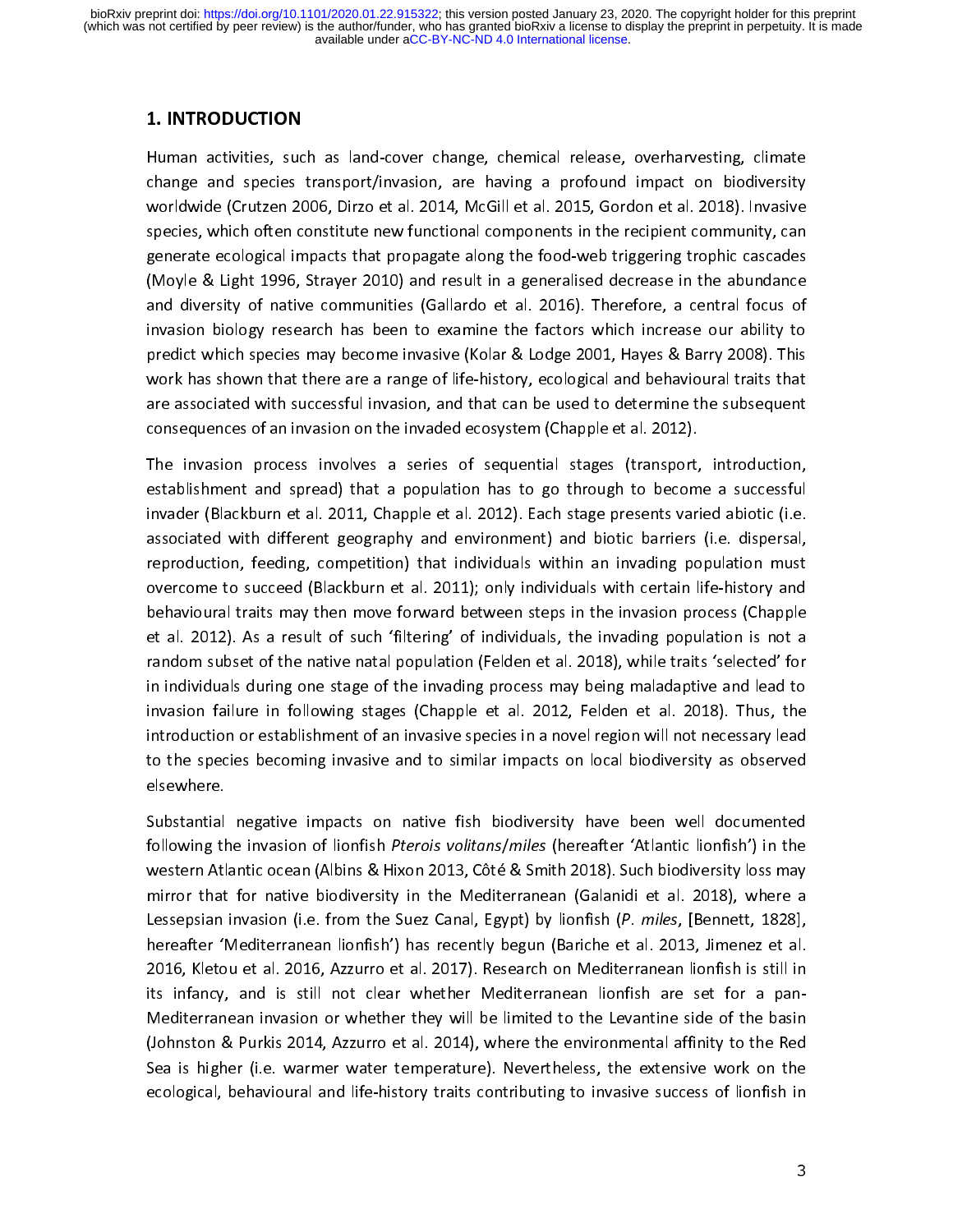the western Atlantic provides a basis for understanding the traits potentially facilitating the Mediterranean invasion (reviewed by Côté & Smith 2018). Such understanding may allow us to predict the impact on local and regional biodiversity of the Mediterranean invasion, and the management decisions needed to effectively mitigate long term changes in community structure (Morris & Whitefield 2009).

Mediterranean lionfish share important life-history and trophic traits with Atlantic lionfish, which may enhance the likelihood of invasion success within the Mediterranean (Kleitou et al. 2019). High growth rates (up to 20 cm total length [TL] in the first year), large body size (up to 37 cm TL at four years) and early maturation (sexual maturity in less than a year) in Mediterranean lionfish (Kleitou et al. 2019), can be expected to translate into rapid rates of population increase (Morris & Whitefield 2009, Edwards et al. 2014, Côté & Smith 2018), which is often an essential prerequisite to outcompete native competitors for spaces and resources during the establishment phase of the invasive process (Holway & Suarez 1999, Chapple et al. 2012). Moreover, early studies on Mediterranean lionfish stomach contents report that they feed on a wide range of crustacean and fish species (Kleitou et al. 2019, Zannaki et al. 2019), suggesting they are generalist predators and that they may be well equipped to deal with environmental stochasticity in the invaded region (García-Berthou 2007, Peake et al. 2018). However, evidence of dietary specialization on species with particular morphological (i.e. small, elongated body) and behavioural traits (i.e. benthic habitat use, solitary) have been reported for the Atlantic lionfish (Green & Côté 2014, Chappell & Smith 2016), implying stronger predatory pressure on certain species, increasing the risk of localised species extirpation and loss of entire ecological and functional roles (Peake et al. 2018). Lastly, although there is no information on native prey naiveté to Mediterranean lionfish, results from the Atlantic would suggest that naiveté will be an important precursor to Mediterranean lionfish population success (Anton et al. 2016, Benkwitt 2017, Haines and Côté 2019). In detail, the 'naïve prey' hypothesis postulates that native prey suffer heavy predation by a novel predator due to the lack of recent coevolutionary history and effective antipredator behaviour (Cox & Lima 2006, Sih et al. 2010, Paolucci et al. 2013). Such prey naiveté may then allow the invasive predator a competitive advantage compared to native counterparts (Anton et al. 2016).

To predict how the structure and biodiversity of Mediterranean fish communities will be impacted, the objective of this study was to document and assess patterns in activity and feeding of Mediterranean lionfish, as well as investigate the potential for native (compared to non-native) prey naiveté. We focus on Cyprus, which is at the forefront of the Mediterranean invasion and holds an abundant and stable population of lionfish in shallow and deep waters (Jimenez et al. 2016, 2019a, Kletou et al. 2016). First (i), we quantified the behaviour of Mediterranean lionfish at three time points (i.e. sunrise, noon and sunset) to test the hypothesis of a crepuscular pattern in hunting activity (i.e. sunrise and sunset) as this has been shown in the Atlantic invasion (Cure et al. 2012, Benkwitt 2016) and invoked as one of the behavioural traits facilitating their invasive success (i.e. increased hunting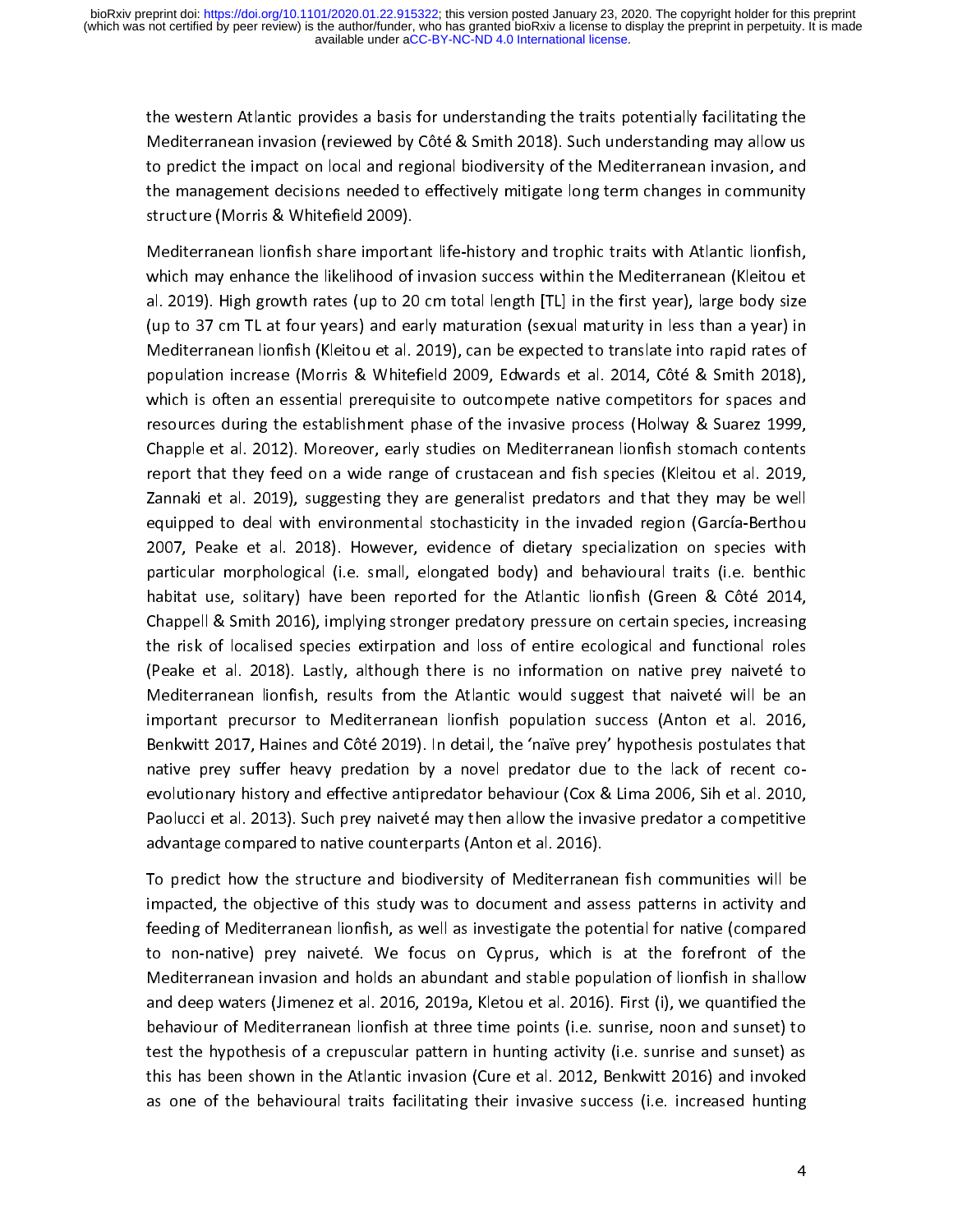success and broader array of preys available) (Hobson 1973, Potts 1990, Green et al. 2011). Secondly (ii), we characterised the feeding ecology of Mediterranean lionfish, quantifying the diversity of species preyed upon, and the number of times each species was targeted. We relate this feeding behaviour to fine-scale and broad-scale prey abundance. We predicted that lionfish would broadly be generalist predators by feeding on a diverse array of prey (Peake et al. 2018), but would also show some level of dietary specialization towards species with certain behavioural and morphological traits (Green & Côté 2014, Chappell & Smith 2016). Lastly (iii), we investigated the levels of behavioural naiveté towards lionfish in native and Lessepsian prey species, predicting that native prey would be more naïve towards hunting lionfish (Anton et al. 2016).

# 2. MATERIAL & METHODS

### 2.1. Site selection and methodology for recording and quantifying Mediterranean lionfish behaviour

To develop a dataset of Mediterranean lionfish behaviour, in September 2018 we videoed Mediterranean lionfish behaviour at sunrise (between 7:30-8:30), noon (13:30-14:30) and sunset (17:00-18:00) across six rocky reefs (mean area 0.056 km $^2$  ± 0.004 SE) off the eastern  $\,$ coast of Cyprus (Protaras; 35° 0'5.65"N, 34° 4'11.88"E) (Fig. 1 for details). A total of 80 individual Mediterranean lionfish were recorded across sites and time of the day. All sites were dominated by rocky reef and ranged in depth between 3.8 and 12.3 m (mean depth 7.5 m ± 0.2 SE). Sites were separated by at least 600 m of sand and deeper waters (up to 30 m). Sites and time of observations were randomised. Within each site where Mediterranean lionfish were identified, care was taken to not video the same individual twice by swimming unidirectionally along each site during the dive, and videoing fish as encountered (Green et al. 2011). Each site was dived only once within a day ( $\approx$ 1 hour dive), and if we returned to the same site on a different day, care was taken to observe fish at different time periods from the previous visit (i.e. sunrise, noon or sunset) and in different areas of the site (Côté & Maljkovic 2010, Cure et al. 2012).

Once identified, Mediterranean lionfish were allowed to acclimate for 3 min to the diver, and were then filmed for 5 min, with a minimum distance of 3 m between diver and lionfish (D'Agostino et al. 2019). During the 3 min acclimation period the diver estimated Mediterranean lionfish body size (small  $[≤ 10$  cm TL], medium  $[11 - 20]$ , large  $[≥ 21]$ ), group size (number of lionfish within 1 m radius from focal lionfish), water depth (m) and temperature (nearest 0.1 °C), measured using the dive computer RATIO ix3M, visibility (low < 10 m, medium 10 – 20 m, high > 20 m) and current strength (low: diver barely kicking to maintain position, medium: periodic kicking required by diver to maintain position, high: constant kicking by diver required to maintain position); cloud cover was recorded at the beginning of each dive as either clear: 0 – 25%, partly cloudy: 25 – 75% or overcast: > 75% (Côté and Maljkovic 2010; Cure et al. 2012). Underwater data collection and video recording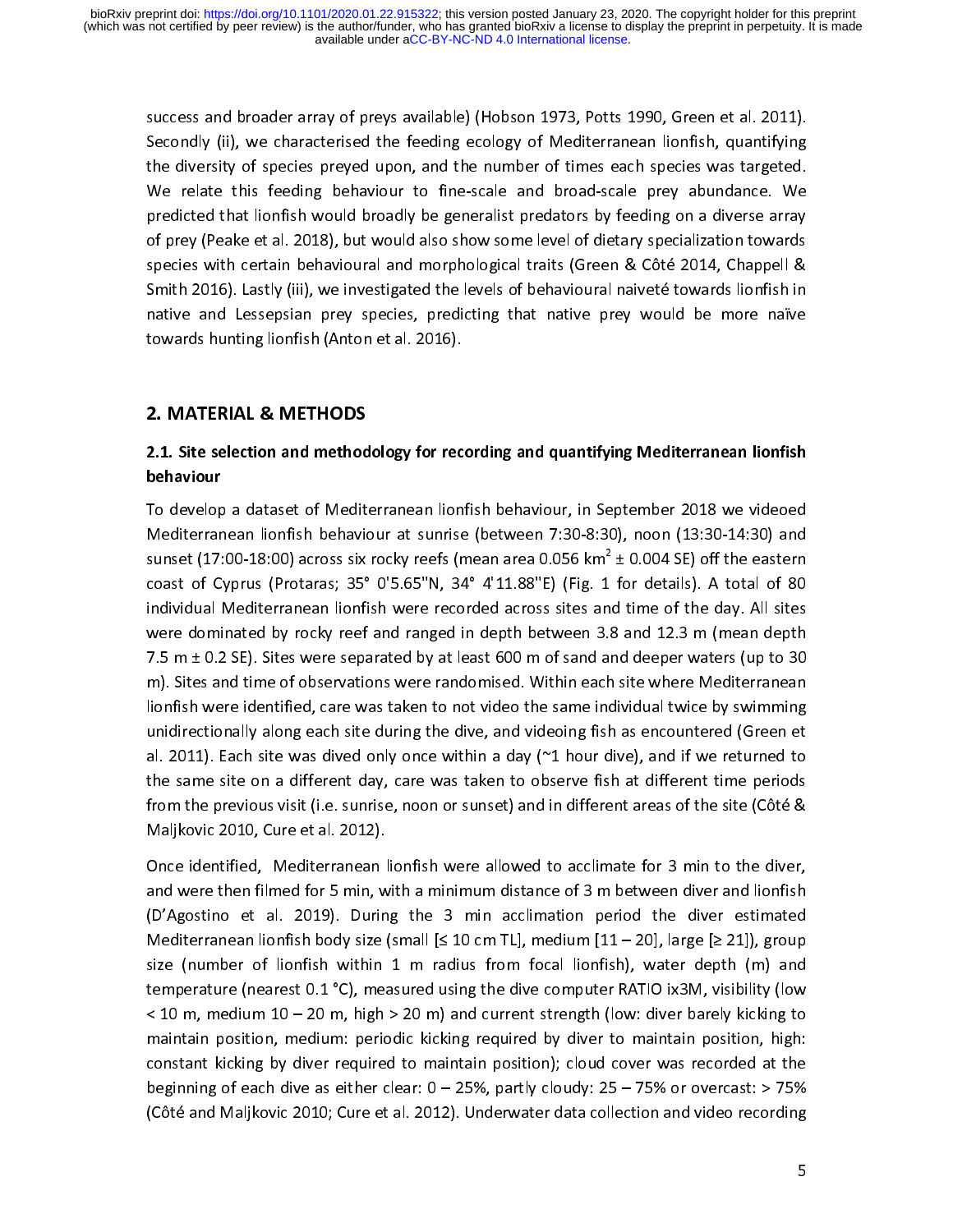were carried out by three experienced divers (DD, SH and LH); pilot data (not included in the study) where all divers observed the same individuals, were collected on the first day and used to calibrate data collections methodology between observers. Mediterranean lionfish size estimation error was < 10 %.

To quantify activity budget of each Mediterranean lionfish, videoed behaviour was classified into four categories, with each category of behaviour scored every 10 seconds across the 5 min video (Green et al. 2011). Mediterranean lionfish were considered 'resting' when motionless on the substratum, with dorsal spines held flat along the dorsal midline and pectoral fins closed, 'hunting' when approaching/chasing potential prey, with head and flared pectoral fins directed at prey and dorsal spines undulating and erected, 'hovering' when nearly motionless above the substratum, and 'transiting' when swimming from one part of the benthos to another (see supplementary materials Video S1-4 for examples of lionfish resting and hunting behaviour). In addition, to quantify movement of each Mediterranean lionfish 'distance moved' was quantified (in cm) by estimating the total distance moved (to the nearest 5 cm) every 30 sec interval across each 5 min video, using the lionfish individual size as reference against the background reef. Any videos in which fish displayed an adverse reaction to the diver's presence (i.e. staring at divers or assuming defensive posture, < 5 % of individuals) were excluded from analysis.

### 2.2. Quantification of Mediterranean lionfish feeding ecology and fish community structure

To quantify Mediterranean lionfish feeding ecology, across each 5 min video we counted the number of times individuals (hereafter 'prey species') were targeted ('times targeted') across all predation attempts (defined as the action of a lionfish pursuing a single individual). Prey species trophic guild and origin (i.e. native or Lessepsian) were extracted from FishBase (Froese & Pauly 2000).

To characterise the composition of the community with which Mediterranean lionfish associate, either because of shared habitat preferences, or perhaps because of predatorprey relationships, the abundance of all prey species within 1 m radius of focal lionfish was estimated within each video (hereafter 'fine-scale prey abundance'). To characterise the fish community in the broader area to which Mediterranean lionfish could potentially associate or prey upon, 'broad-scale prey abundance' was estimated as the sum of all Mediterranean lionfish prey estimated from underwater visual census surveys conducted on SCUBA during six sampling expeditions (winter, spring, summer and autumn 2017; winter and summer 2018). Such surveys were undertaken at five reef sites (between Protaras and Cape Greco, Fig. S1) in the same area as where behavioural observations were quantified. Sites were located at depths ranging between 3.5 and 20 m (average 9.3 m). At each site three replicate transects of 25 x 5 m were surveyed and all fish identified to species, enumerated and their size (cm TL) estimated. Only prey fish  $\leq$  5 cm TL and from species that had been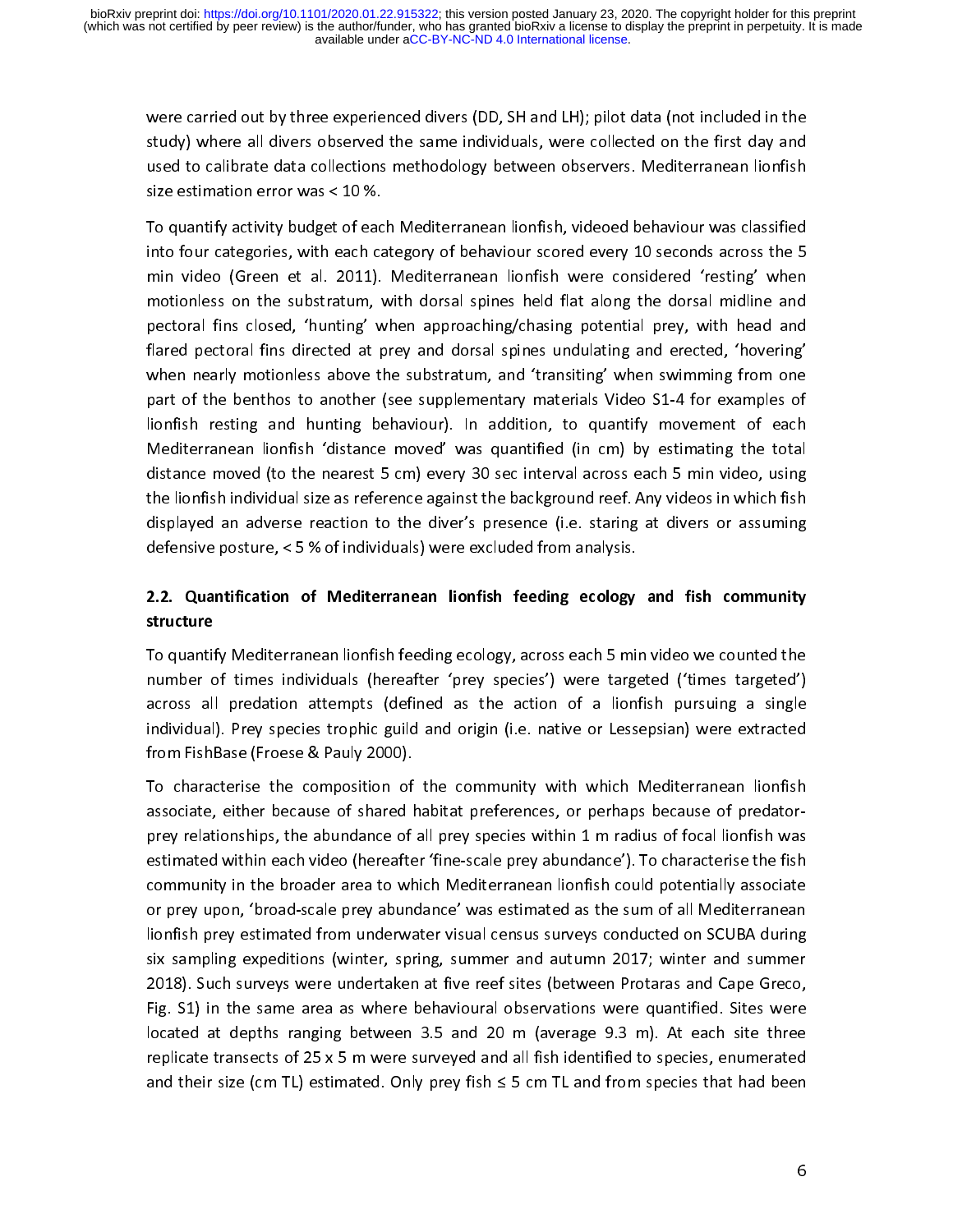previously observed to have been targeted by lionfish during the behavioural observations, were selected to estimate fine- and broad-scale prey abundance.

#### 2.3. Quantification of prey fish naiveté to Mediterranean lionfish predation

To examine and compare naiveté between native Mediterranean and Lessepsian prey species, the 'closest approach distance' (i.e. the distance [cm] at which small prey fish [i.e. ≤ 5 cm TL] stopped approaching or turned away from lionfish) was quantified during each 5 min video (Anton et al. 2016). Distance between prey and Mediterranean lionfish was visually estimated by using focal Mediterranean lionfish size (which had been previously estimated in situ) as a reference. If the same prey individual approached a Mediterranean lionfish multiple times during the 5 min observation period, only the closest approach was enumerated. The distance of 60 cm was used as minimum starting distance for observation of closest approach distance, as pilot observations showed that prey species predominantly respond to the presence of hunting lionfish within this distance. In order to control for predator behaviour, closest approach distance measures were only calculated from videos where Mediterranean lionfish were identified as hunting (see below) ( $n = 31$ ).

Mediterranean lionfish behaviour, feeding ecology and native prey naiveté data were initially extracted from 15% of videos and independently quantified by two observers. As results differed by < 5% between observers, all remaining quantification of data from videos analyses were carried out by one observer (DD).

#### 2.4. Statistical analysis

2.4.1 Behavioural patterns of Mediterranean lionfish As there was no significant difference in visibility (always greater than 20 m), currents (always low), cloud cover (always clear) and depth (Kruskal-Wallis test,  $H = 3.3323$ , df = 2, p = 0.189) between sampling periods (sunrise, noon, sunset), these environmental variables were not included in further statistical models. Similarly, water temperature was excluded from further analysis because its variation between sampling periods, although statistically significant (H = 15.328, df = 2, p < 0.001), was very limited in magnitude (27.0 to 28.2°C), reflecting normal diel temperature variation during the observational period.

Behavioural analyses only focused on resting and hunting, which represented > 80 % of the behaviours enacted across all videos, as well as total distance moved. To understand the relationship between the response variables of resting, hunting and total distance moved to the independent factors of sampling time (sunrise, noon and sunset), prey availability, Mediterranean lionfish body size (small, medium and large) and group size (one, two or three individuals), separate generalised linear mixed models (GLMMs) were used. A GLMM with binomial error distribution and logit link function was used to model the probability of resting and hunting behaviour being observed in a 5 min video. We took this approach because data for proportion of time spent resting and hunting were bimodal, with a high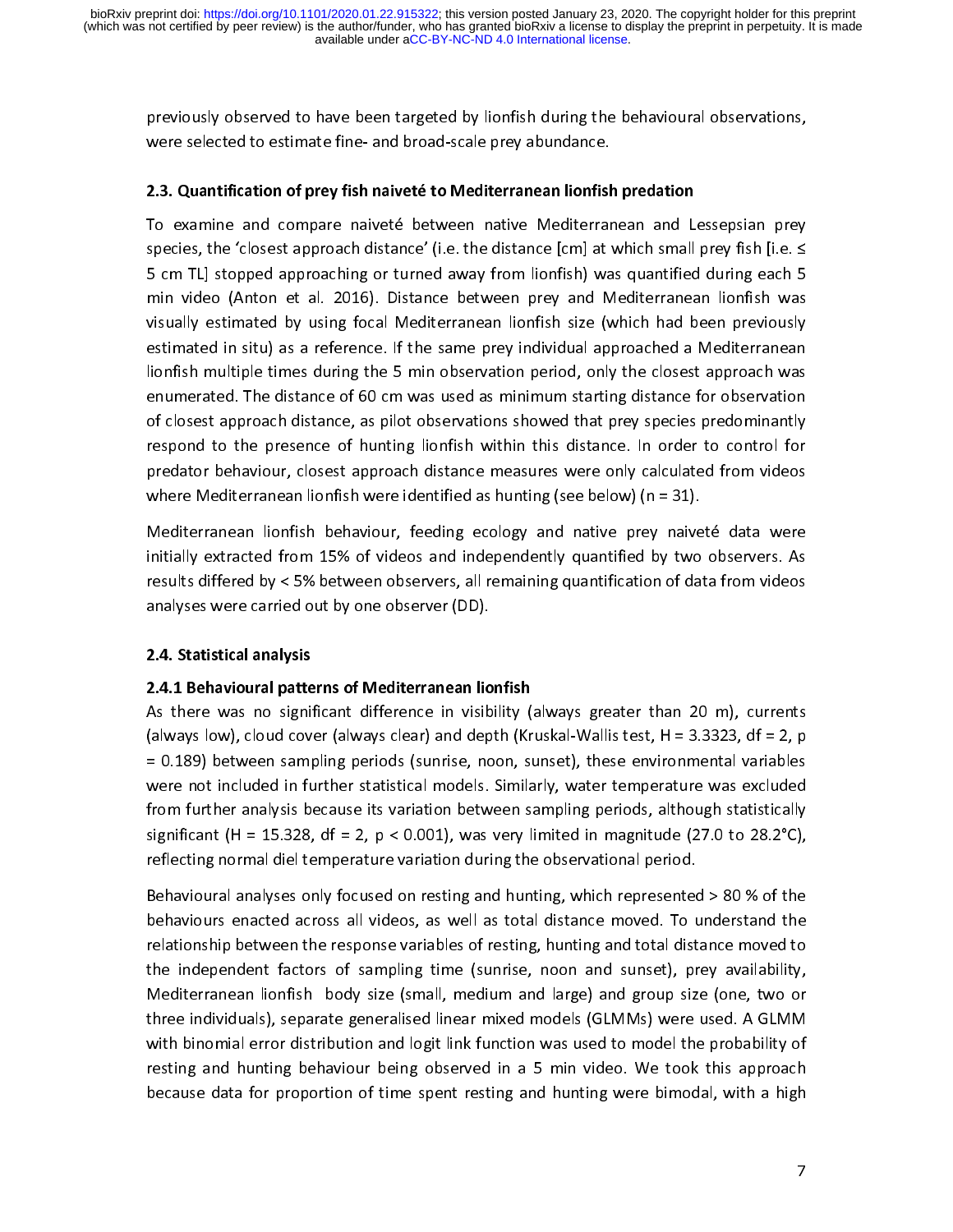proportion of ones and zeros, and data transformation did not result in either normality or homoscedasticity within either data sets. An individual was considered as 'resting' if > 50 % of the proportion of time during the 5 min period was spent resting, and 'hunting' if  $>$  50 % of the 5 min period was spent hunting (Cure et al. 2012). To model total distance moved a Gaussian error structure was used. Total distance moved data were  $log(X + 1)$  transformed prior to testing to satisfy test assumptions. In both GLMMs, we fitted random intercepts for the factors site (six levels) and date of sampling (five levels), with backwards model selection then followed using likelihood ratio tests to examine the significance of each term removed from each model.

#### 2.4.2 Mediterranean lionfish feeding ecology and prey association

To determine whether Mediterranean lionfish were associated with, and predated upon, prey in relation to their abundance in the wider community, two types of test were conducted. First, we used Pearson's correlation tests to look for a relationship between the likelihood of a prey species being targeted, its local (fine-scale) abundance, and its broadscale abundance in the area. A positive correlation would imply that prey selection is influenced by availability. Second, we used chi-squared tests to determine whether there were significant differences in the relative abundance of prey species targeted by Mediterranean lionfish, and their relative fine- and broad-scale abundance. A significant difference would imply that Mediterranean lionfish are selective about the prey that they attack. In order to meet chi-squared test assumptions, Thalassoma pavo, Coris julis and Symphodus spp. individuals were grouped together by family as 'Labridae'; Gobius vittatus (Gobiidae), Scorpaena notata (Scorpaenidae) and Apogon imberbis (Apogonidae) were grouped as 'rare species'; while Siganus rivulatus (Siganidae) and Sparisoma cretense (Scaridae) were grouped together because they had relatively high abundance, but were scarce in times targeted (Table S1).

2.4.3. Native versus invasive prey naiveté to Mediterranean lionfish predation To determine whether there was a significant difference in closest approach distance between native and invasive prey species and Mediterranean lionfish, and whether prey species would approach lionfish at different distances in regards of their size, a GLMM with Poisson error distribution and log link function was used. The model had closest approach distance as the response variable and the interaction between origin (native vs invasive) and lionfish size (small, medium, large) as fixed effects, with lionfish ID as random intercept (as multiple observations were conducted on each lionfish). All data were analysed in R (R core development team 3.5.1, 2019) using the nlme package (Pinheiro et al. 2015) for mixedeffects models, and statistical significance was determined at p-values < 0.05.

#### 3.1. Behavioural patterns of Mediterranean lionfish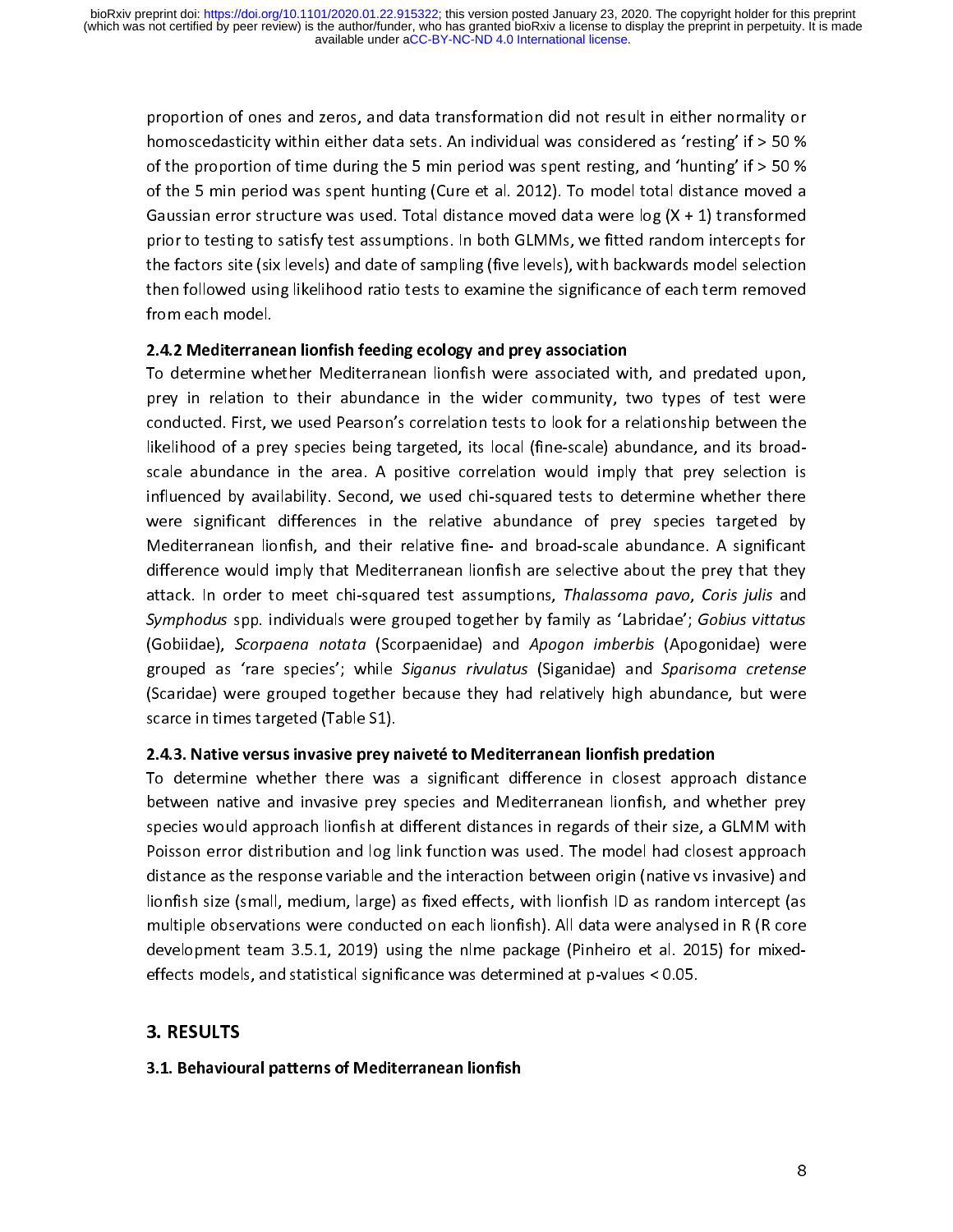We quantified patterns in activity and feeding of 76 Mediterranean lionfish (sunrise  $n = 27$ , noon n = 25 and sunset n = 24) ranging in size from 7 to 35 cm TL (mean  $\pm$  SE: 19  $\pm$  0.8 cm) during a total of 380 min of video. Mediterranean lionfish were observed alone or in groups of up to three individuals. Time of the day had a significant effect on resting, hunting and distance moved (Table 1), with Mediterranean lionfish spending the highest proportion of time hunting, as well as moving longer distances at sunrise and sunset (Fig. 2, Fig. 3a). At noon Mediterranean lionfish spent the majority of time resting (supplementary materials Video 1). Lastly, fine-scale prey abundance and Mediterranean lionfish individual size had a significant effect on resting and hunting behaviour, with hunting behaviour more likely when prey availability was high and lionfish size was small (Table 1). Fine-scale prey abundance ranged between 0 to 41 individual prey fishes per Mediterranean lionfish, with highest abundances apparent at sunset (Fig. 3 b).

#### 3.2. Mediterranean lionfish feeding ecology and prey association

Mediterranean lionfish targeted 10 prey species from seven families, encompassing only grazers and meso-predators (Table 2). Prey targeted were predominantly small-bodied benthic or bentho-pelagic associated species; predatory activity was dominated by predation attempts on *Chromis chromis* (Pomacentridae) and juvenile T. pavo (Labridae) (supplementary materials Video 2 and 3, respectively).

Although important, community prey abundance did not completely predict Mediterranean lionfish species-specific targeting rate. Despite the significant positive correlation between the number of times a species was targeted and its fine-scale abundance, and between finescale and broad-scale prey abundance, the likelihood of a species being predated upon was not always proportionate to its abundance, either in the immediate vicinity of the lionfish, or in the broader area (Table 3). For example, while C. chromis broad-scale abundance (64%) reflected its fine-scale abundance (64.8%) and the number of times it was targeted (48.3%), we observed contrasting trends for S. rivulatus/S. cretense and Labridae. In detail, despite S. rivulatus/S. cretense being the second most abundant taxa in the area (26.8% broad-scale abundance), fine-scale abundance was intermediate (8.2%) and they were seldom targeted by Mediterranean lionfish (3.4%). In comparison, Labridae individuals had low broad-scale abundance (5.5%), but relatively high fine-scale abundance (15.6%) and were highly targeted (32.2%) (Table 2, Table S1).

## 3.3. Native versus invasive prey naiveté to Mediterranean lionfish predation

Origin (i.e. native versus invasive) had a significant effect on closest approach distance, while Mediterranean lionfish size and the interaction between size and origin had no significant effect (Table 4). Native fish species approached more closely to Mediterranean lionfish than invasive fish species (Fig. 4). Particularly, C. chromis (n =182), T. pavo (n = 48), C. julis (n = 8), A. imberbis (n = 3) showed the nearest approach distances ([mean cm  $\pm$  SE],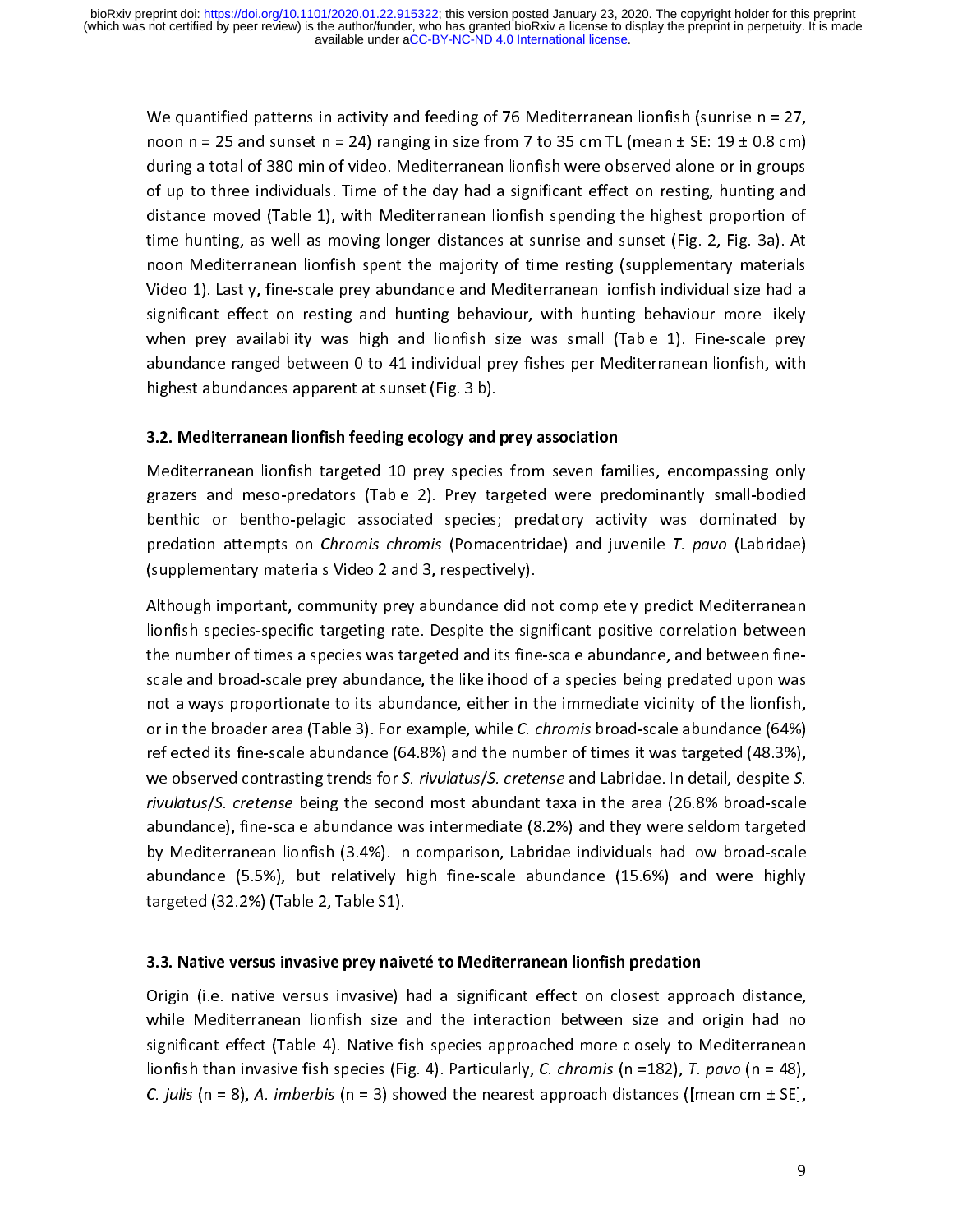$25.2 \pm 0.9$ ,  $32.9 \pm 1.6$ ,  $23.9 \pm 4.2$ ,  $23.3 \pm 2.4$ , respectively), while S. *rivulatus* (n = 30) and S. cretense (n = 6) showed the furthest approach distances (53.9  $\pm$  0.8 and 51.3  $\pm$  1.8, respectively). 12 instances were recorded in which native prey fishes (11 C. chromis, one T. pavo) swam within less than 10 cm of a lionfish's mouth (minimum distance 5 cm), while the closest distance recorded by an invasive prey fish species (P. forsskali, Mullidae) was 30 cm. In addition, one individual of G. vittatus showed nearly no response to approaching Mediterranean lionfish (closest approach distance  $\leq 2$  cm) and was eventually cornered and predated upon (supplementary materials Video 4).

### **4. DISCUSSION**

Given the significant impacts of lionfish invasion on native fish communities in the western Atlantic and Caribbean Sea, the recent establishment of lionfish in the Western Mediterranean has created considerable concern amongst conservationists and other sectors of the society (Kletou et al. 2016, Jimenez et al. 2017). Although the extensive array of research on the ecological, behavioural and life-history traits determining the invasive success of Atlantic lionfish may give us an indication of the consequences of the Mediterranean lionfish invasion (Côté & Smith 2018), it is important to establish whether such key traits are similarly present in the Mediterranean invasion. We examined Mediterranean lionfish in situ behaviour and feeding ecology, and also investigated whether native Mediterranean prey species are naïve towards the invasive lionfish. We found that Mediterranean lionfish, at least in shallow habitats, are crepuscular, generalist predators with some level of prey specialization. In addition, native fish species show a lower level of predator awareness to Mediterranean lionfish than invasive Lessepsian species. Our results show considerable similarities between Atlantic and Mediterranean lionfish traits and give an indication of the potential scope of impact due to the lionfish invasion, as well as the possible flow-on consequences to the ecosystem and coastal food web.

## 4.1. Mediterranean lionfish behaviour, feeding ecology and prey association

Mediterranean lionfish activity varied significantly throughout the day, though with highest activity during sunrise and sunset, with Mediterranean lionfish thus able to be described as active crepuscular predators. Such feeding behaviour is consistent with previous studies on lionfish behaviour in their native (Indo-Pacific) and invaded range (western Atlantic ocean) (Cure et al. 2012, Benkwitt 2016), suggesting that Mediterranean lionfish have maintained their native behaviour, and that activity is influenced by light levels (Côté & Maljkovic 2010). At sunrise and sunset all activities related to foraging (time spent hunting, distance moved) were highest, while around noon most of the Mediterranean lionfish were observed resting or hiding under rock ledges. In lionfish, crepuscular feeding activity may be associated with increased hunting success of lionfish due to their high visual acuity in low light conditions (Green et al. 2011). In the Mediterranean the ability of lionfish to successfully hunt during twilight hours may potentially be an additional trait leading to their invasive success. As prey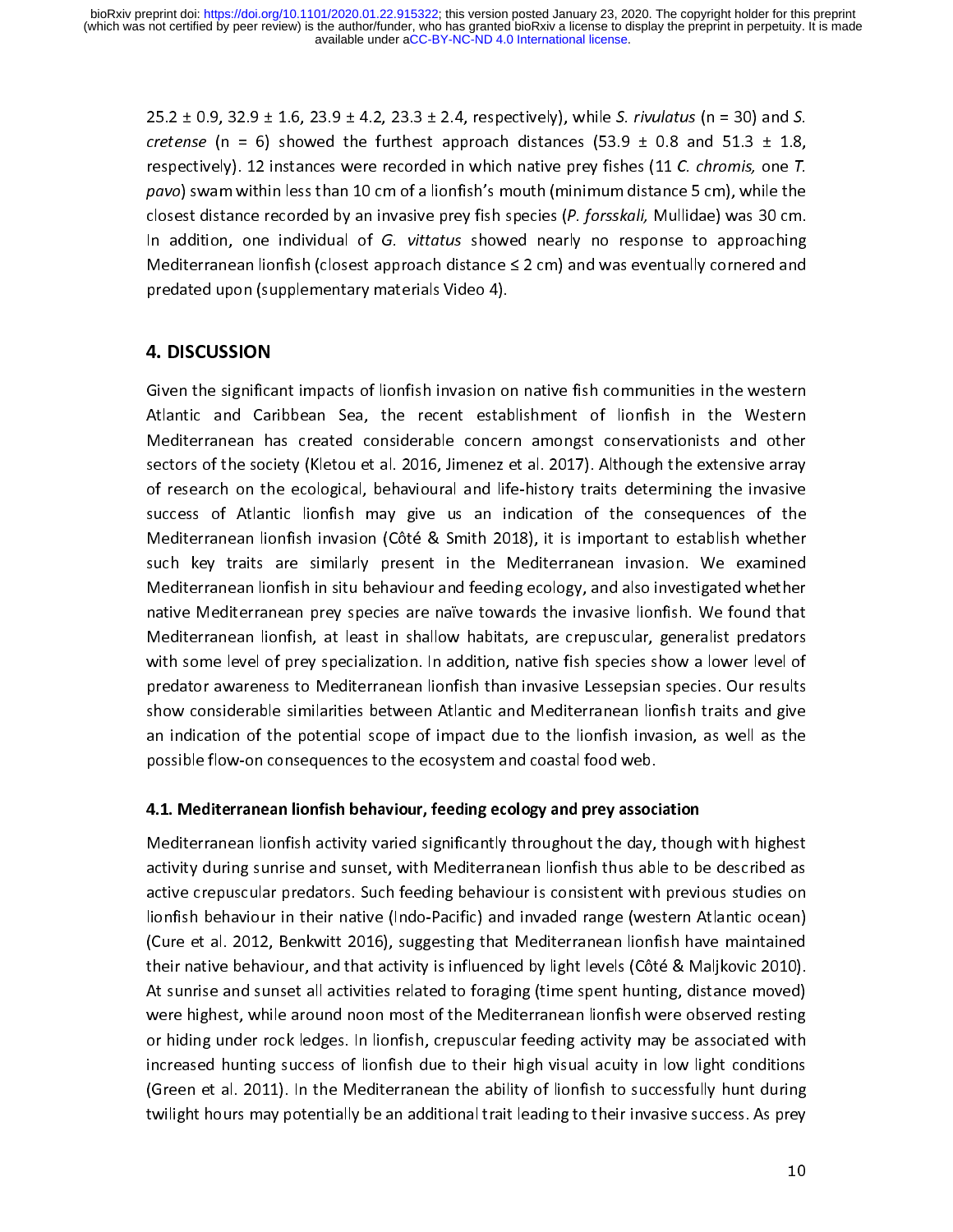abundance may increase during twilight, due to the change-over between diurnal and nocturnal species (Hobson 1973, Potts 1990), a crepuscular generalist predator will have access to a broad array of prey species, potentially increasing the likelihood of successfully colonising a new environment. Although we did not systematically quantify nocturnal activity, four active Mediterranean lionfish were observed during a pilot observation taken immediately after sunset, indicating individuals may be hunting at night. This hypothesis may be corroborated by the common findings of nocturnal prey species in Mediterranean lionfish stomach contents (Zannaki et al. 2019, Nir Stern personal communication) and by studies showing nocturnal behaviour in Red Sea lionfish (Fishelson 1975, McTee & Grubich 2014). However, studies on invasive Atlantic lionfish report little or no nocturnal activity (Green et al. 2011, McCallister et al. 2018), suggesting potential differences in nocturnal behaviour between lionfish in natal vs invaded habitats. Further studies are needed to shed light on this potentially important behavioural trait.

The likelihood of hunting behaviour was positively influenced, though not absolutely determined, by fine-scale prey abundance, with such behaviour more prevalent when prey was locally abundant. For example, high levels of predation on C. chromis were found, but was also expected, as this prey species was the most abundant both at the fine- and broadscale level. The Labridae (predominantly juvenile  $T.$  pavo) were also heavily targeted; although the broad-scale abundance of this group was low, they showed high abundance in the vicinity of Mediterranean lionfish. Such density dependent feeding behaviour may then indicate that Mediterranean lionfish may be associating with habitats where potential prey are more locally abundant. Indeed, Hunt et al. (2019) have recently described how Atlantic lionfish's position on the reef and aggregating behaviour are predominantly driven by largescale habitat complexity, with such complexity resulting in high prey abundance. Such patterns highlight that lionfish are generalist predators, that may consume available and easily accessible prey (Peake et al. 2018). We can then expect that population expansion of Mediterranean lionfish to be a stepwise progression, with individuals moving with prey abundance, resulting in localised depletion of prey populations proceeded by movement of lionfish populations.

Small body size combined with a shallow body shape, and solitary, demersal behaviour may increase the likelihood of being predated on by Mediterranean lionfish. Such patterns of predation mirror those found for Atlantic lionfish (Green & Côté 2014, Chappell & Smith 2016). For example, in the current study, the heavily predated species T. pavo and the other Labridae juveniles fit the description of a small and shallow body shape combined with demersal behaviour, while the most heavily predated on species C. chromis are small sized and gather over the rocky substratum to feed on meroplankton at dusk, to shelter during the night and to breed (Harmelin 1987, Aguzzi et al. 2013, Pinnegar 2018). In comparison, despite juveniles of S. rivulatus and S. cretense being the second and third most abundant species at the broad-scale level, with intermediate fine-scale abundance, both were not an important prey species for Mediterranean lionfish. Both species are relatively deep bodied,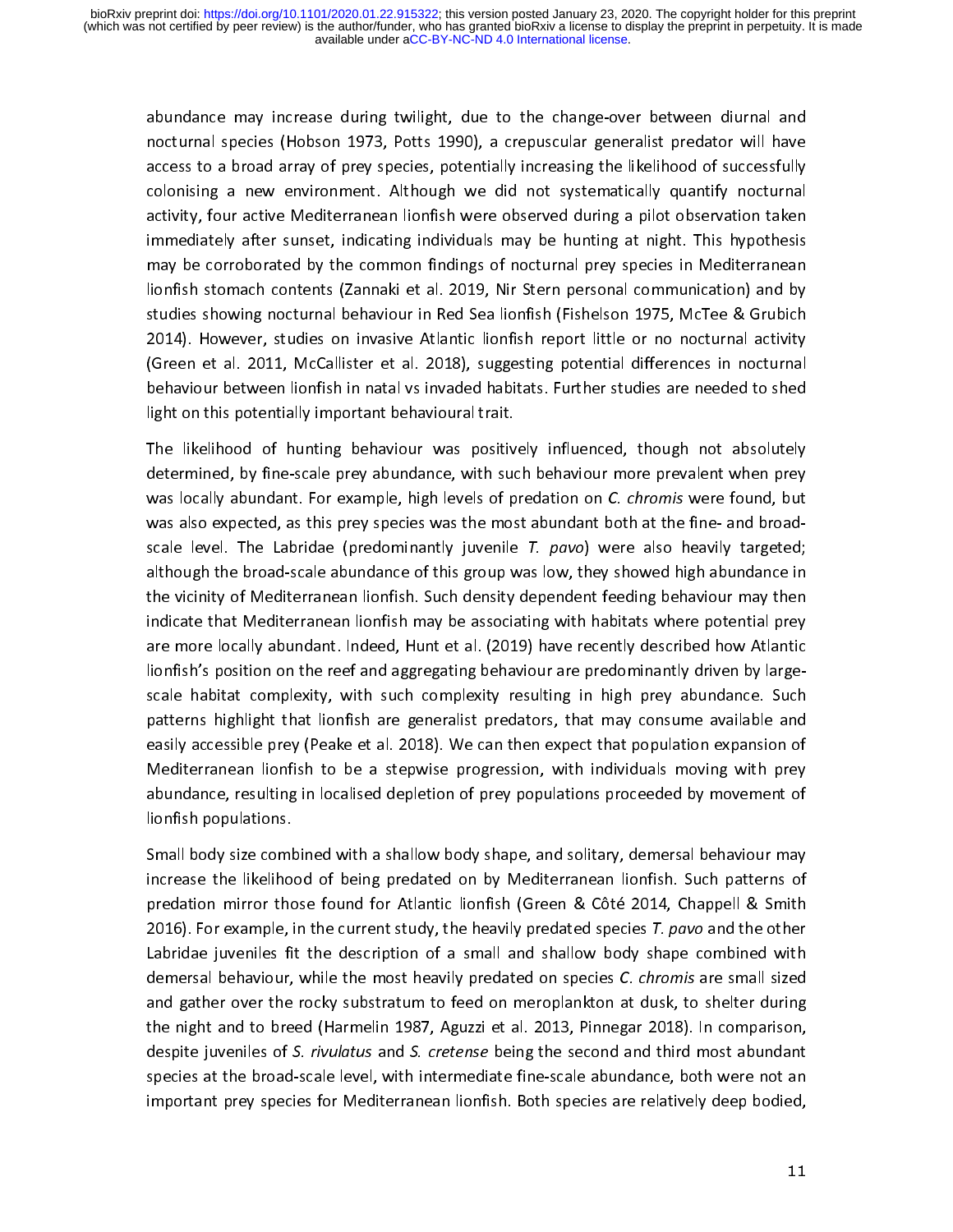showing schooling behaviour and (S. rivulatus only) defensive venomous dorsal spines (Popper & Gundermann 1975, De Girolamo et al. 1999), potentially reducing their likelihood of being preferentially preyed upon.

## 4.2. Native versus invasive prey naiveté to Mediterranean lionfish predation

Species-specific anti-predatory behaviour may influence predation rates of Mediterranean lionfish, with native Mediterranean fishes (which have been evolutionarily isolated from lionfish) showing closer approach distances (i.e. higher naiveté) to Mediterranean lionfish than co-evolved (Lessepsian) fishes. These results are in line with the native prey naiveté theory, which posits that native prey lack effective anti-predatory responses to a novel predator, due to lack of exposure to the predator archetypes over evolutionary time (Cox & Lima 2006, Sih et al. 2010, Paolucci et al. 2013). This theory has been postulated to explain the predatory advantage of lionfish in the western Atlantic Ocean compared to native predators, and the disproportionate impact that lionfish have exerted on native Atlantic prey populations (Anton et al. 2016, Haines & Côté 2019). These results suggest that, without considerable changes in the behavioural response of prey fishes in the Mediterranean, substantial negative impacts on prey populations may occur (Strauss et al. 2006). For example, a sharp decline in prey populations' abundance will lead to reduced genetic variation, thereby diminishing the potential for adaptation to current environmental change (i.e. topicalization of Mediterranean Sea) (Strauss et al. 2006, Bianchi 2007). However, due to a strong selective predatory pressure, we would expect that prey recognition might eventually evolve in native Mediterranean fish (Strauss et al. 2006), as evolution of prey response to invasive predator has been shown to be possible in just a few generations (Berger 2001). Indeed, negative size-selective mortality (as per the highly targeted Labridae), has been linked to the selection of faster growing phenotypes (Belk et al. 1993, Ellis & Gibson 1995, Sogard 1997) coupled with the selection of shier and less active individuals (Sbragaglia et al. 2019). However, whether larger and more wary fish will be better adapted to cope with Mediterranean lionfish predation in the future is unknown. Nevertheless, to date, there is no evidence of adaptation of western Atlantic prey fish to the threat of Atlantic lionfish, even though lionfish populations have been established for over a decade (Anton et al. 2016, Haines & Côté 2019).

#### 4.3. Implication for the wider marine community

As both C. chromis and T. pavo play fundamental roles in the Mediterranean ecosystem (Guidetti & Dulčić 2007, Milazzo et al. 2011, Galasso et al. 2015, Pinnegar 2018), selective predation and localised reduction in populations may have substantial flow-on effects on the wider marine community. For example, C. chromis populations channel carbon, phosphorus and nitrogen from the pelagic-zooplankton system to the rocky littoral environment in the form of liquid and solid waste (Bracciali et al. 2012, Pinnegar 2018), subsidising nutrients in one of the most oligotrophic seas in the world (Krom et al. 2014).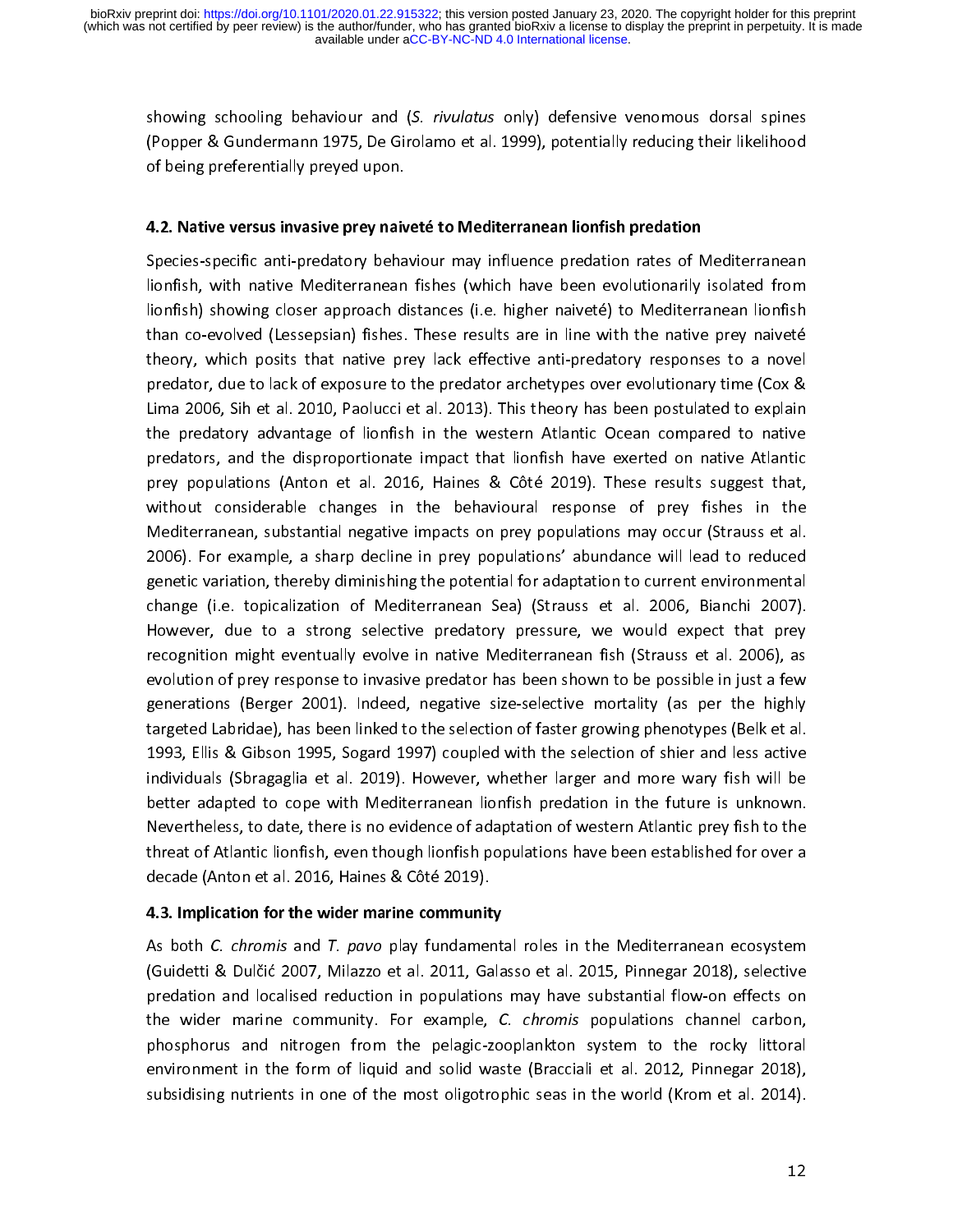Furthermore, C. chromis is the most abundant prey species of meso-predator fish and seabirds, and a major consumer of zooplankton and fish eggs itself (Pinnegar 2018), meaning that reductions in the abundance of C. chromis may have a strong negative impact on the coastal food web. In parallel, T. pavo feeds on small molluscs, crustaceans, annelids and echinoderms (Guidetti 2004, Galasso et al. 2015, Sinopoli et al. 2017), with its population abundance having been linked to top-down regulation of sea urchin populations (Guidetti & Dulčić 2007, Galasso et al. 2015). Therefore, reductions in the abundance of this species may accelerate local shifts in community structure from the ubiquitous sea grass bed to predominantly grazed barrens, in an environment already under strong pressure by invasive fish grazers (i.e. Siganus rivulatus and S. luridus) (Vergés et al. 2014). Lastly, Mediterranean lionfish have been increasingly shown to utilise caves as diurnal refugee habitats in Cyprus and, perhaps, feeding grounds (Jimenez et al. 2019b). Such behaviour may then overlap and, through increased predation, impact the diel migrations of fish and crustacean species between caves and external habitats. Such migration provide an important source of nutrients to the relatively nutrient poor epibenthic communities in caves (Coma et al. 1997, Bussotti et al. 2018). The impact of Mediterranean lionfish preying on diel migrants may then have substantial consequences for the maintenance of such nutrient poor communities, increasing the likelihood of locally mediated losses of cave specific benthic communities.

Our findings show that Mediterranean lionfish possess many of the behavioural and ecological traits that have been key in determining the invasive success of the Atlantic lionfish. Although the Mediterranean lionfish invasion is still at its early stage (first reported established populations in Lebanon and Cyprus in 2015) (Jimenez et al. 2016, Azzurro & Bariche 2017), selective predation and prey naiveté may have substantial population impacts on a range of native prey species (Albins & Hixon 2013, Peake et al. 2018, Côté & Smith 2018). Such impacts are expected to be in line with biodiversity impacts of the western Atlantic lionfish invasion, which has been linked to significant changes in native fish community, including reductions in prey species density, biomass, recruitment, richness (Albins & Hixon 2008, Benkwitt 2015, Albins 2015, Palmer et al. 2016), and even local species extirpation (Ingeman 2016). Ultimately, as the Mediterranean lionfish are at the beginning of the spreading stage of the invasion process (Chapple et al. 2012), is still unknown whether the behavioural and life-history traits measured in this study will be adaptive for a pan-Mediterranean invasion, where different thermal-regime and oceanographic conditions occur (Johnston & Purkis 2014). Hence, further studies are needed to track the potential expansion of Mediterranean lionfish distribution, and to evaluate the potential for predator-prey co-evolution of life-history and behavioural traits, by comparing differences in those traits between well-established and recently invaded areas.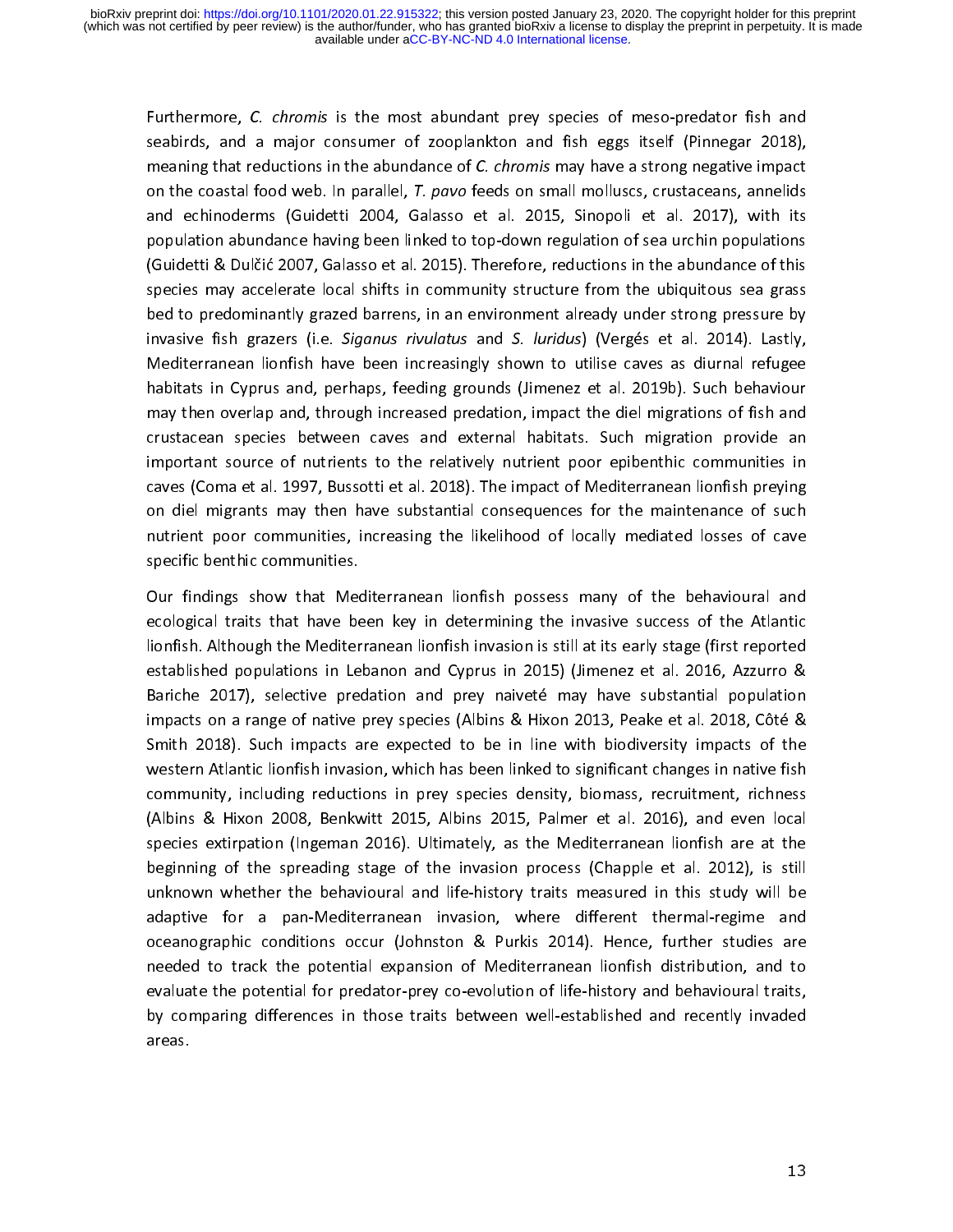# ACKNOWLEDGEMENTS

We thank the University of Nottingham for the support throughout the whole study. Marios Josephides and the Department of Fisheries and Marine Research (DFMR) of Cyprus for funding the underwater fish surveys and providing data, and Pantelis Patsalou for fieldwork and logistic support. We also thank ADC MacColl and the anonymous reviewers for precious advices and constructive suggestions. This work was funded by D. D'Agostino's PhD scholarship (Nottingham University), Enalia Physis and the operational program 'Thalassa 2014-2020' (75% by the European Maritime and Fisheries Fund & 25% by national funds).

# LITERATURE CITED

- Aguzzi J, Sbragaglia V, Santamaría G, Del Río J, Sardà F, Nogueras M, Manuel A (2013) Daily activity rhythms in temperate coastal fishes: insights from cabled observatory video monitoring. Mar Ecol Prog Ser 486:223–236.
- Albins M (2015) Invasive Pacific lionfish Pterois volitans reduce abundance and species richness of native Bahamian coral-reef fishes. Mar Ecol Prog Ser 522:231–243.
- Albins MA, Hixon MA (2008) Invasive Indo-Pacific lionfish Pterois volitans reduce recruitment of Atlantic coral-reef fishes. Mar Ecol Prog Ser 367:233–238.
- Albins MA, Hixon MA (2013) Worst case scenario: Potential long-term effects of invasive predatory lionfish (Pterois volitans) on Atlantic and Caribbean coral-reef communities. Environ Biol Fishes 96:1151–1157.
- Anton A, Cure K, Layman CA, Puntila R, Simpson MS, Bruno JF (2016) Prey naiveté to invasive lionfish Pterois volitans on Caribbean coral reefs. Mar Ecol Prog Ser 544:257– 269.
- Azzurro E, Bariche M (2017) Local knowledge and awareness on the incipient lionfish invasion in the eastern Mediterranean Sea. Mar Freshw Res 68:1950.
- Azzurro E, Stancanelli B, Di Martino V, Bariche M (2017) Range expansion of the common lionfish Pterois miles (Bennett, 1828) in the Mediterranean Sea: an unwanted new guest for Italian waters. BioInvasions Rec 6:95–98.
- Azzurro E, Tuset VM, Lombarte A, Maynou F, Simberloff D, Rodríguez-Pérez A, Solé R V. (2014) External morphology explains the success of biological invasions. Ecol Lett 17:1455–1463.
- Bariche M; Torres, M.; Azzurro E (2013) The presence of the invasive Lionfish Pterois miles in the Mediterranean Sea. Mediterr Mar Sci 14:292–294.
- Belk MC, Hales LS, Belk MC, Hales LS (1993) Predation-Induced Differences in Growth and Reproduction of Bluegills ( Lepomis macrochirus ). Copeia:1034–1044.
- Benkwitt CE (2016) Invasive lionfish increase activity and foraging movements at greater local densities. Mar Ecol Prog Ser 558:255–266.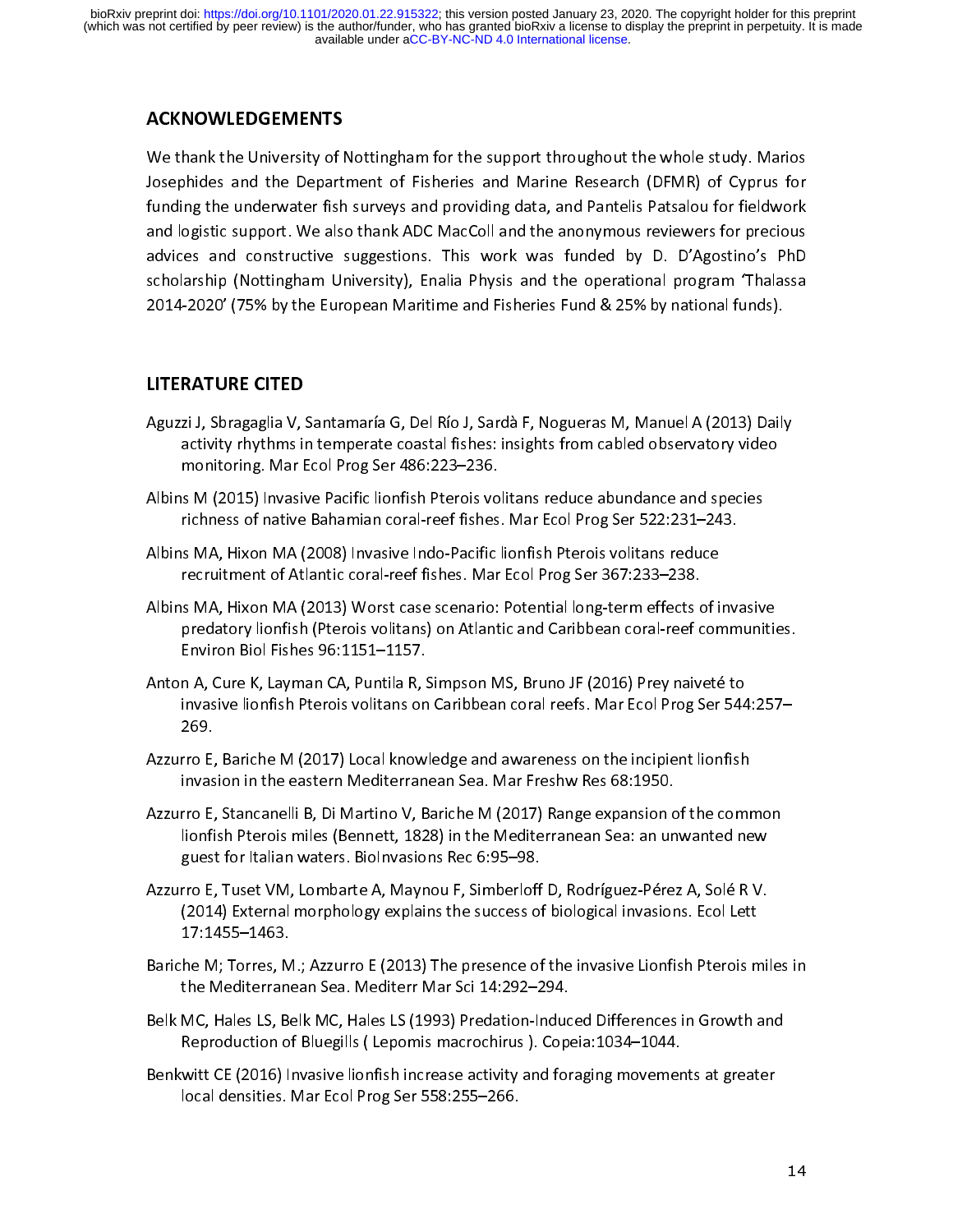- Benkwitt CE (2015) Non-linear effects of invasive lionfish density on native coral-reef fish communities. Biol Invasions 17:1383–1395.
- Benkwitt CE (2017) Predator effects on reef fish settlement depend on predator origin and recruit density. Ecology 98:896–902.
- Berger J (2001) Recolonizing Carnivores and Naive Prey: Conservation Lessons from Pleistocene Extinctions. Science (80) 291:1036–1039.
- Bianchi CN (2007) Biodiversity issues for the forthcoming tropical Mediterranean Sea. Hydrobiologia 580:7–21.
- Bracciali C, Campobello D, Giacoma C, Sarà G (2012) Effects of nautical traffic and noise on foraging patterns of mediterranean Damselfish (Chromis chromis). PLoS One 7.
- Bussotti S, Di Franco A, Bianchi CN, Chevaldonné P, Egea L, Fanelli E, Lejeusne C, Musco L, Navarro-Barranco C, Pey A, Planes S, Vieux-Ingrassia JV, Guidetti P (2018) Fish mitigate trophic depletion in marine cave ecosystems. Sci Rep 8:9193.
- Chappell BF, Smith KG (2016) Patterns of predation of native reef fish by invasive Indo-Pacific lionfish in the western Atlantic: Evidence of selectivity by a generalist predator. Glob Ecol Conserv 8:18–23.
- Chapple DG, Simmonds SM, Wong BBM (2012) Can behavioral and personality traits influence the success of unintentional species introductions? Trends Ecol Evol 27:57– 64.
- Coma R, Carola M, Riera T, Zabala M (1997) Horizontal Transfer of Matter by a Cave-Dwelling Mysid. Mar Ecol 18:211–226.
- Côté IM, Maljkovic A (2010) Predation rates of Indo-Pacific lionfish on Bahamian coral reefs. Mar Ecol Prog Ser 404:219–225.
- Côté IM, Smith NS (2018) The lionfish Pterois sp. invasion: Has the worst-case scenario come to pass? J Fish Biol 92:660–689.
- Cox JG, Lima SL (2006) Naiveté and an aquatic-terrestrial dichotomy in the effects of introduced predators. Trends Ecol Evol 21:674–680.
- Crutzen PJ (2006) The anthropocene. In: Ehlers E, Krafft T (Eds) Earth System Science in the Anthropocene. Springer Berlin Heidelberg, p 13–18
- Cure K, Benkwitt C, Kindinger T, Pickering E, Pusack T, McIlwain J, Hixon M (2012) Comparative behavior of red lionfish Pterois volitans on native Pacific versus invaded Atlantic coral reefs. Mar Ecol Prog Ser 467:181–192.
- D'Agostino D, Burt JA, Reader T, Vaughan GO, Chapman BB, Santinelli V, Cavalcante GH, Feary DA (2019) The influence of thermal extremes on coral reef fish behaviour in the Arabian/Persian Gulf. Coral Reefs doi:10.1007/s00338-019-01847-z.
- Dirzo R, Young HS, Galetti M, Ceballos G, Isaac NJB, Collen B (2014) Defaunation in the Anthropocene. Science 345:401–6.

Edwards MA, Frazer TK, Jacoby CA (2014) Age and growth of invasive lionfish (Pterois spp.)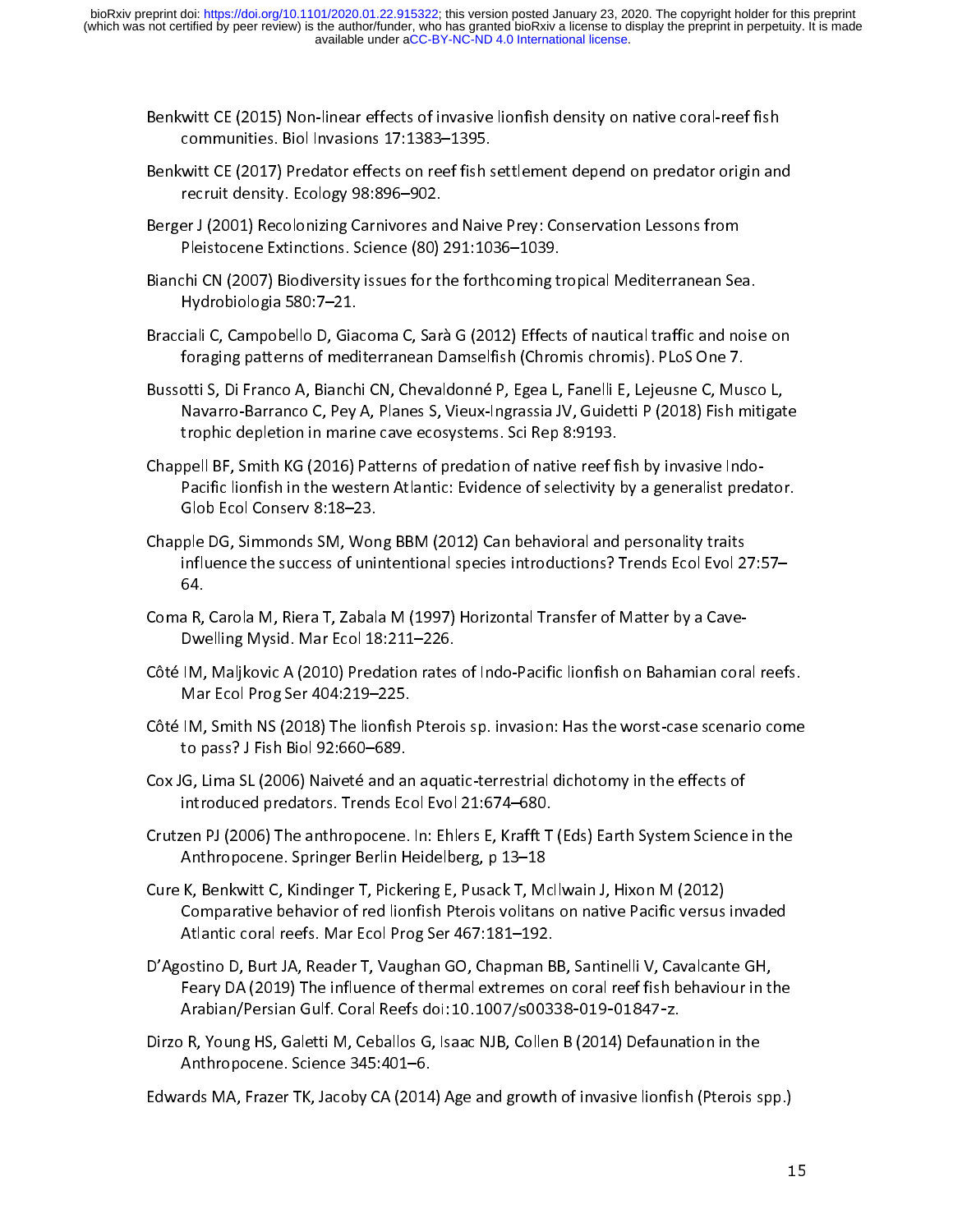in the Caribbean Sea, with implications for management. Bull Mar Sci 90:953–966.

- Ellis T, Gibson RN (1995) Size-selective predation of 0-group flatfishes on a Scottish coastal nursery ground. Mar Ecol Prog Ser 127:27–37.
- Felden A, Paris CI, Chapple DG, Haywood J, Suarez A V., Tsutsui ND, Lester PJ, Gruber MAM (2018) Behavioural variation and plasticity along an invasive ant introduction pathway. J Anim Ecol 87:1653–1666.
- Galanidi M, Zenetos A, Bacher S (2018) Assessing the socio-economic impacts of priority marine invasive fishes in the Mediterranean with the newly proposed SEICAT methodology. Mediterr Mar Sci 19:107.
- Galasso NM, Bonaviri C, Trapani F Di, Picciotto M, Gianguzza P, Agnetta D, Badalamenti F (2015) Fish-seastar facilitation leads to algal forest restoration on protected rocky reefs. Sci Rep 5:1–9.
- Gallardo B, Clavero M, Sánchez MI, Vilà M (2016) Global ecological impacts of invasive species in aquatic ecosystems. Glob Chang Biol 22:151–163.
- García-Rivas MC, Machkour-M'Rabet S, Pérez-Lachaud G, Schmitter-Soto JJ, Céréghino R, Doneys C, St-Jean N, Hénaut Y (2018) Age-dependent strategies related to lionfish activities in the Mexican Caribbean. Environ Biol Fishes 101:563–578.
- de Girolamo M, Scaggiante M, Rasotto MB (1999) Social organization and sexual pattern in the Mediterranean parrotfish Sparisoma cretense (Teleostei: Scaridae). Mar Biol 135:353–360.
- Gordon TAC, Harding HR, Clever FK, Davidson IK, Davison W, Montgomery DW, Weatherhead RC, Windsor FM, Armstrong JD, Bardonnet A, Bergman E, Britton JR, Côté IM, D'Agostino D, Greenberg LA, Harborne AR, Kahilainen KK, Metcalfe NB, Mills SC, Milner NJ, Mittermayer FH, Montorio L, Nedelec SL, Prokkola JM, Rutterford LA, Salvanes AGV, Simpson SD, Vainikka A, Pinnegar JK, Santos EM (2018) Fishes in a changing world: learning from the past to promote sustainability of fish populations. J Fish Biol 92:804–827.
- Green S, Akins J, Côté I (2011) Foraging behaviour and prey consumption in the Indo-Pacific lionfish on Bahamian coral reefs. Mar Ecol Prog Ser 433:159–167.
- Guidetti P (2004) Consumers of sea urchins, Paracentrotus lividus and Arbacia lixula, in shallow Mediterranean rocky reefs. Helgol Mar Res 58:110–116.
- Guidetti P, Dulčić J (2007) Relationships among predatory fish, sea urchins and barrens in Mediterranean rocky reefs across a latitudinal gradient. Mar Environ Res 63:168–184.
- Haines LJ, Côté IM (2019) Homing decisions reveal lack of risk perception by Caribbean damselfish of invasive lionfish. Biol Invasions 21:1657–1668.
- Hayes KR, Barry SC (2008) Are there any consistent predictors of invasion success? Biol Invasions 10:483–506.
- Hobson ES (1973) Diel feeding migrations in tropical reef fishes. Helgol~inder wiss Meeresunters 24:361–370.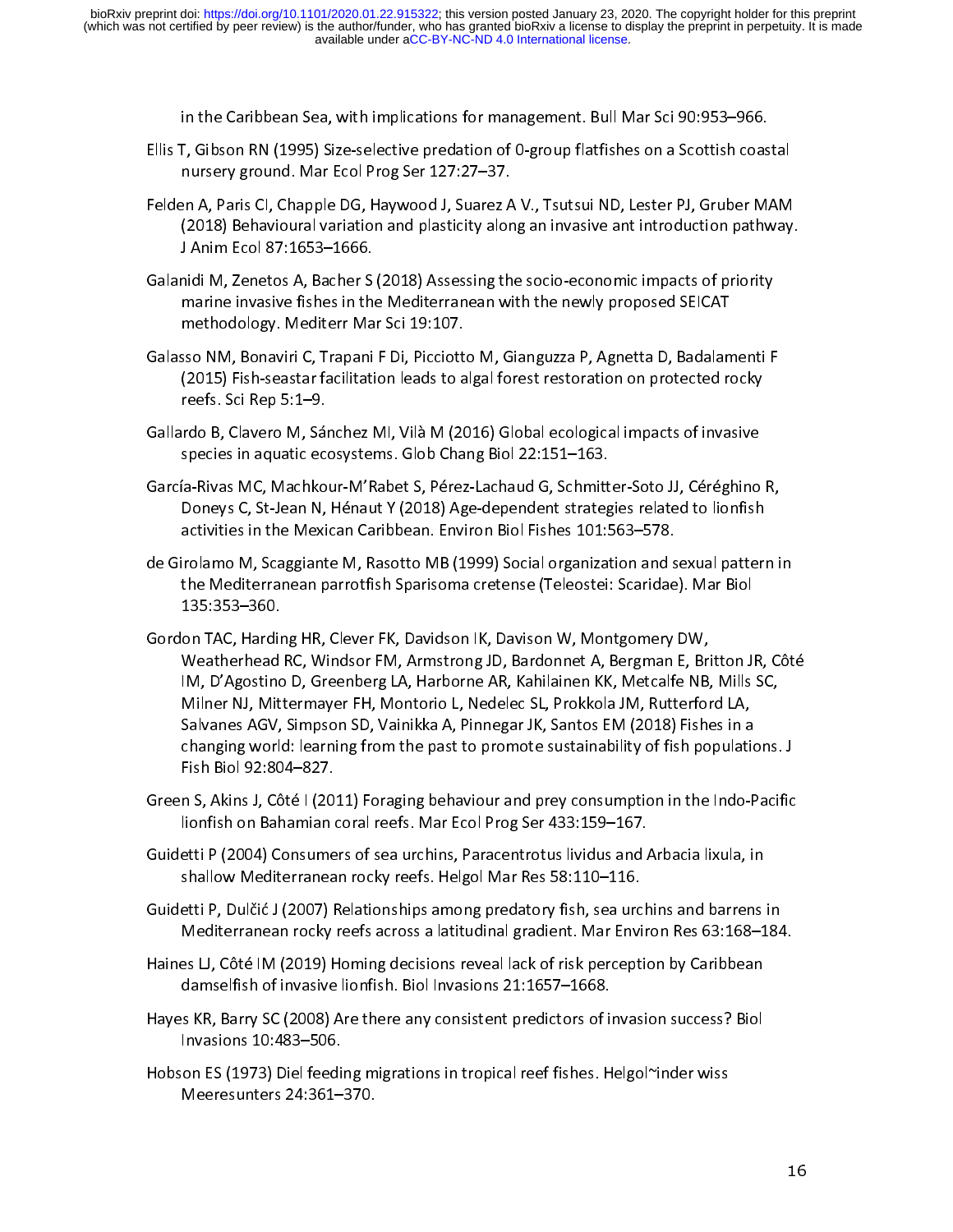- Holway DA, Suarez A V (1999) Animal behavior $\mathbb E$ : an essential component of invasion biology. Trends Ecol Evol 14:328–330.
- Hunt CL, Kelly GR, Windmill H, Curtis-Quick J, Conlon H, Bodmer MDV, Rogers AD, Exton DA (2019) Aggregating behaviour in invasive Caribbean lionfish is driven by habitat complexity. Sci Rep 9:1–9.
- Ingeman KE (2016) Lionfish cause increased mortality rates and drive local extirpation of native prey. Mar Ecol Prog Ser 558:235–245.
- Jimenez C, Andreou V, Hadjioannou L, Petrou A, Alhaija RA, Patsalou P (2017) Not everyone's cup of tea: Public perception of culling invasive lionfish in Cyprus. J Black Sea/Mediterranean Environ 23:38–47.
- Jimenez C, Petrou A, Andreou V, Hadjioannou L, Wolf W, Koutsoloukas N, Alhaija RA (2016) Veni, vidi, vici: the successful establishment of the lionfish pterois miles in Cyprus (Levantine Sea). Rapid Commun int Mer Méditerranea 41:417.
- Johnston MW, Purkis SJ (2014) Are lionfish set for a Mediterranean invasion? Modelling explains why this is unlikely to occur. Mar Pollut Bull 88:138–147.
- Kleitou P, Hall-Spencer J, Rees S, Sfenthourakis S, Demetriou A, Chartosia N, Jimenez C, Hadjioannou L, Petrou A, Christodoulides Y, Georgiou A, Andreou V, Antoniouc C, Savva I, Kletou D (2019) Tackling the lionfish invasion in the Mediterranean. The EU-LIFE RELIONMED Project<sup>®</sup>: progress and results of the 1st Mediterranean Symposium on the Non-Indigenous Species, Antalya, Turkey, 17-19 January 2019. proceeding msnis.
- Kletou D, Hall-Spencer JM, Kleitou P (2016) A lionfish (Pterois miles) invasion has begun in the Mediterranean Sea. Mar Biodivers Rec 9:46.
- Kolar CS, Lodge DM (2001) Progress in invasion biology: predicting invaders. Trends Ecol Evol 16:199–204.
- McCallister M, Renchen J, Binder B, Acosta A (2018) Diel Activity Patterns and Movement of Invasive Lionfish (Pterois volitans/P. miles) in the Florida Keys Identified Using Acoustic Telemetry. Gulf Caribb Res 29:27–40.
- McGill BJ, Dornelas M, Gotelli NJ, Magurran AE (2015) Fifteen forms of biodiversity trend in the anthropocene. Trends Ecol Evol 30:104–113.
- McTee SA, Grubich JR (2014) Native densities, distribution, and diurnal activity of Red Sea lionfishes (Scorpaenidae). Mar Ecol Prog Ser 508:223–232.
- Milazzo M, Palmeri A, Falcón JM, Badalamenti F, Garcìa-Charton JA, Sinopoli M, Chemello R, Brito A (2011) Vertical distribution of two sympatric labrid fishes in the Western Mediterranean and Eastern Atlantic rocky subtidal: local shore topography does matter. Mar Ecol 32:521–531.
- Morris JA, Whitfield PE (2009) Biology, ecology, control and management of the invasive Indo-Pacific lionfish: an updated integrated assessment. NOAA Technical Memorandum NOS NCCOS 99.
- Moyle PB, Light T (1996) Biological invasion of fresh water: empirical rules and assembly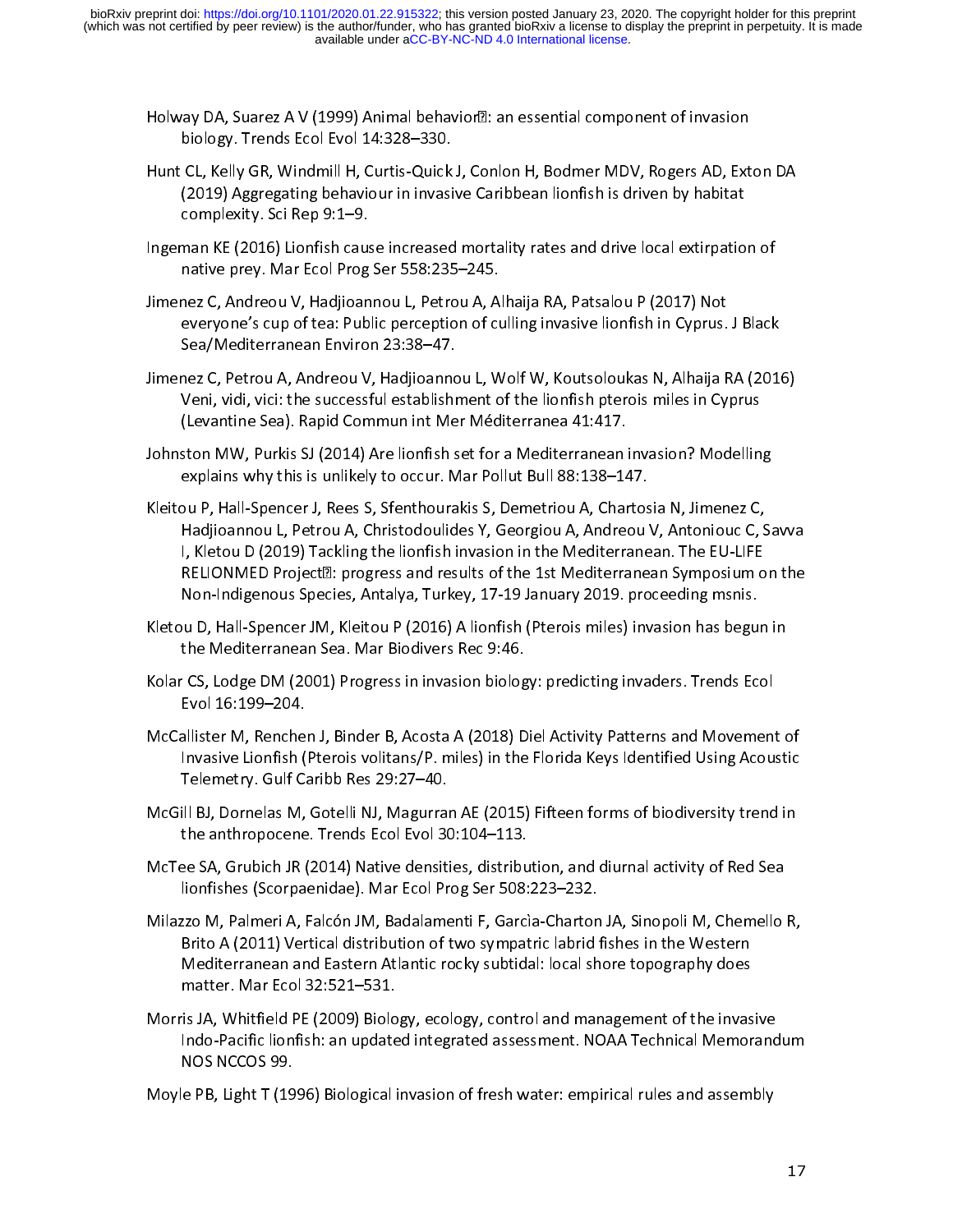theory. Biol Conserv 78:149–161.

- Palmer G, Hogan JD, Sterba-Boatwright BD, Overath RD (2016) Invasive lionfish pterois volitans reduce the density but not the genetic diversity of a native reef fish. Mar Ecol Prog Ser 558:223–234.
- Paolucci EM, MacIsaac HJ, Ricciardi A (2013) Origin matters: alien consumers inflict greater damage on prey populations than do native consumers. Divers Distrib 19:988–995.
- Peake J, Bogdanoff AK, Layman CA, Castillo B, Reale-Munroe K, Chapman J, Dahl K, Patterson III WF, Eddy C, Ellis RD, Faletti M, Higgs N, Johnston MA, Muñoz RC, Sandel V, Villasenor-Derbez JC, Morris JA (2018) Feeding ecology of invasive lionfish (Pterois volitans and Pterois miles) in the temperate and tropical western Atlantic. Biol Invasions 20:2567–2597.
- Pinnegar JK (2018) Why the damselfish Chromis chromis is a key species in the Mediterranean rocky littoral – a quantitative perspective. J Fish Biol 92:851–872.
- Popper D, Gundermann N (1975) Some ecological and behavioural aspects of siganid populations in the Red Sea and Mediterranean coasts of Israel in relation to their suitability for aquaculture. Aquaculture 6:127–141.
- Potts GW (1990) Crepuscular behaviour of marine fishes. In: Herring PJ, Campbell AK, Whitfield M, Maddock L (Eds). Light and life in the sea. Cambridge University Press, Cambridge, 221-227.
- Sbragaglia V, Al J, Fromm K, Monk CT, Uusi-heikkil S, Honsey AE, Wilson ADM (2019) Experimental Size-Selective Harvesting Affects Behavioral Types of a Social Fish os. Trans Am Fish Soc 148:552–568.
- Sih A, Bolnick DI, Luttbeg B, Orrock JL, Peacor SD, Pintor LM, Preisser E, Rehage JS, Vonesh JR (2010) Predator-prey naïveté, antipredator behavior, and the ecology of predator invasions. Oikos 119:610–621.
- Sinopoli M, Chemello R, Vaccaro A, Milazzo M (2017) Food resource partitioning between two sympatric temperate wrasses. Mar Freshw Res 68:2324.
- Sogard SM (1997) Size-selective mortality in the juvenile stage of teleost fishes: a review. Bull Mar Sci 60:1129–1157.
- Strauss SY, Lau JA, Carroll SP (2006) Evolutionary responses of natives to introduced species: what do introductions tell us about natural communities? Ecol Lett 9:357–374.
- Strayer DL (2010) Alien species in fresh waters<sup>[2]</sup>: ecological effects, interactions with other stressors , and prospects for the future. Freshw Biol 55:152–174.
- Vergés A, Steinberg PD, Hay ME, Poore AGB, Campbell AH, Ballesteros E, Heck KL, Booth DJ, Coleman MA, Feary DA, Figueira W, Langlois T, Marzinelli EM, Mizerek T, Mumby PJ, Nakamura Y, Roughan M, van Sebille E, Gupta A Sen, Smale DA, Tomas F, Wernberg T, Wilson SK (2014) The tropicalization of temperate marine ecosystems: Climatemediated changes in herbivory and community phase shifts. Proc R Soc B Biol Sci 281: 20140846.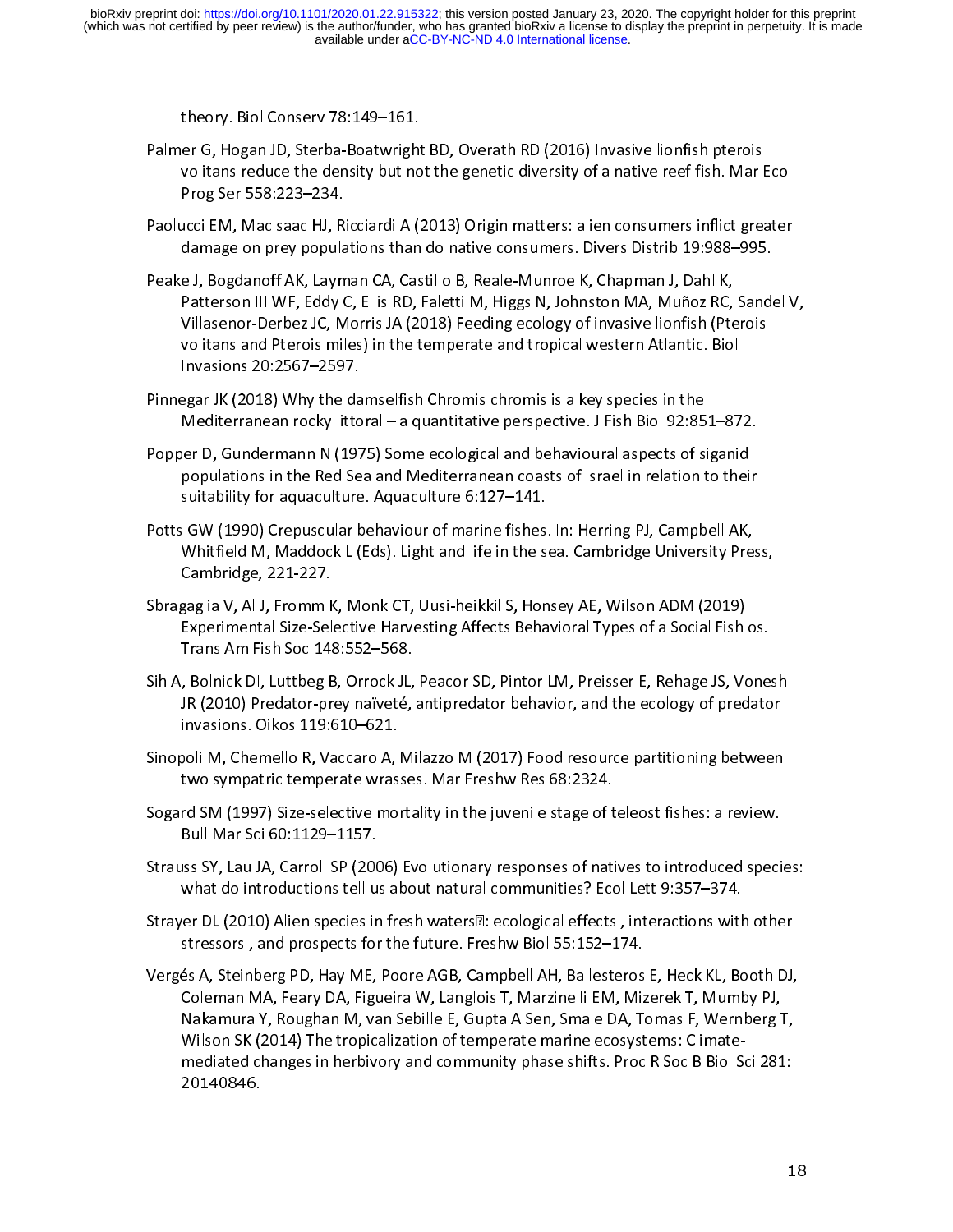Zannaki K, Corsini-Foka M, Kampouris TE, Batjakas IE (2019) First results on the diet of the invasive Pterois miles (Actinopterygii: Scorpaeniformes: Scorpaenidae) in the Hellenic waters. Acta Ichthyol Piscat 49:311–317.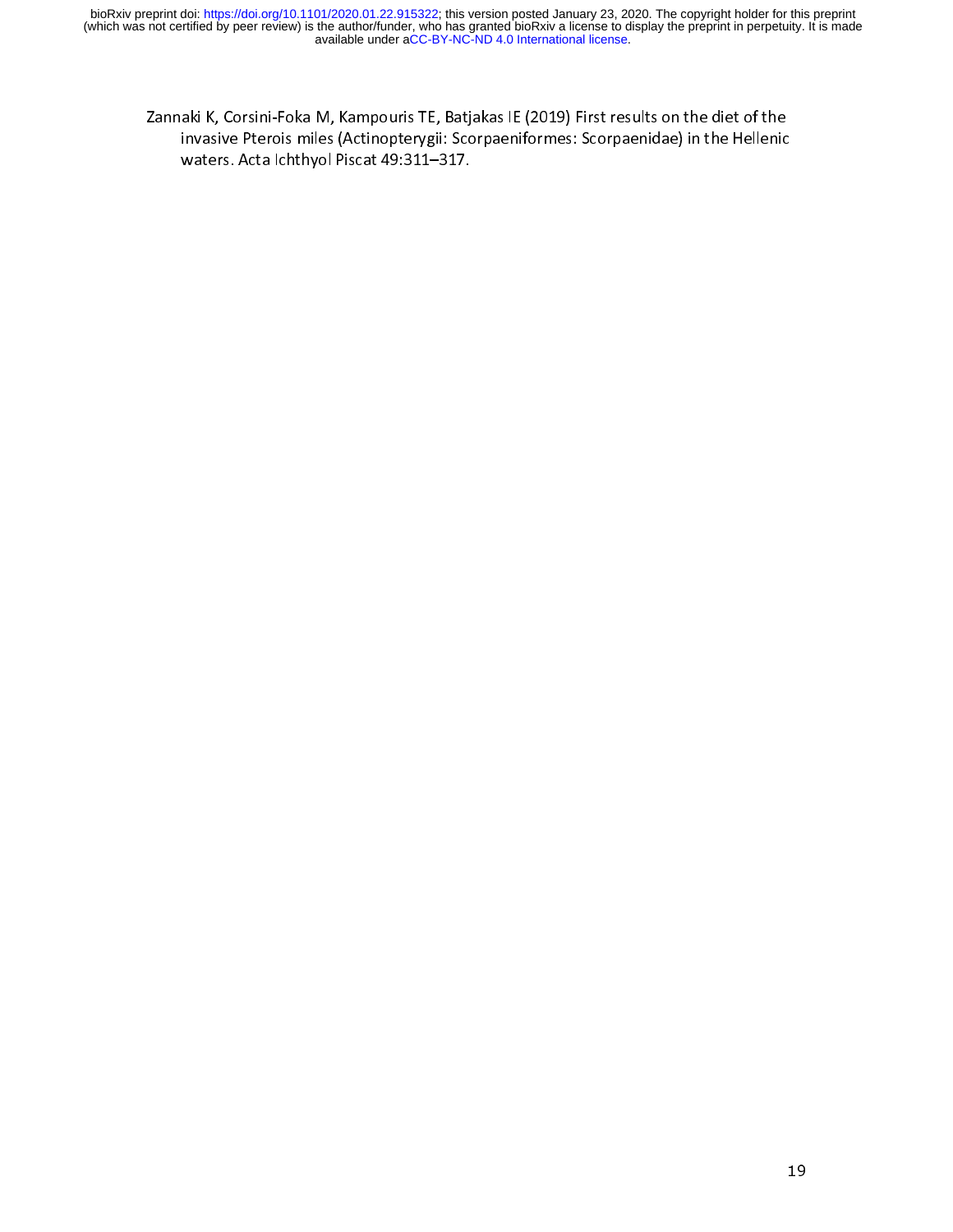Table 1. Result of GLMM analysis of the effects of biotic/abiotic factors on Mediterranean lionfish's behaviour. Binomial error distribution with logit link function for resting and hunting behaviour; Gaussian error structure for distance moved. Significant p values highlighted in bold.

| Response                     | Predictor                              | Residual<br>deviance(df)                                                                                                                                                                      | Change in<br>deviance (df) | p       |
|------------------------------|----------------------------------------|-----------------------------------------------------------------------------------------------------------------------------------------------------------------------------------------------|----------------------------|---------|
|                              | Time day                               | 69.691(5)                                                                                                                                                                                     | 14.55(2)                   | < 0.001 |
|                              | Size                                   | 65.163(6)                                                                                                                                                                                     | 4.5288(1)                  | 0.033   |
| <b>Resting</b><br>(inactive) | Fine-scale prey<br>abundance           | 61.218(7)                                                                                                                                                                                     | 3.9442(1)                  | 0.047   |
|                              | Time day fine-scale<br>prey abundance  | 59.712 (9)                                                                                                                                                                                    | 1.5062(2)                  | 0.471   |
|                              | Group size                             | 58.662 (11)                                                                                                                                                                                   | 1.0503(2)                  | 0.592   |
|                              | Time day                               | 84.570 (5)                                                                                                                                                                                    | 12.894(2)                  | 0.002   |
|                              | Fine-scale prey<br>abundance           | 77.258 (6)                                                                                                                                                                                    | 7.3121(1)                  | 0.007   |
| <b>Hunting</b>               | Size                                   | 72.662 (7)                                                                                                                                                                                    | 4.5956(1)                  | 0.032   |
|                              | Time day: fine-scale<br>prey abundance | 71.875 (9)<br>0.7874(2)<br>71.181 (11)<br>0.6942(2)<br>179.34 (6)<br>8.1149(2)<br>178.85 (7)<br>0.4872(1)<br>4.5762 (2)<br>174.28 (9)<br>174.18 (10)<br>0.1006(1)<br>173.54 (12)<br>0.6343(2) | 0.675                      |         |
|                              | Group size                             |                                                                                                                                                                                               |                            | 0.707   |
|                              | Time day                               |                                                                                                                                                                                               |                            | 0.017   |
| <b>Distance</b><br>moved     | Fine-scale prey<br>abundance           |                                                                                                                                                                                               |                            | 0.485   |
|                              | Time day fine-scale<br>prey abundance  |                                                                                                                                                                                               |                            | 0.102   |
|                              | Size                                   |                                                                                                                                                                                               |                            | 0.751   |
|                              | Group size                             |                                                                                                                                                                                               |                            | 0.728   |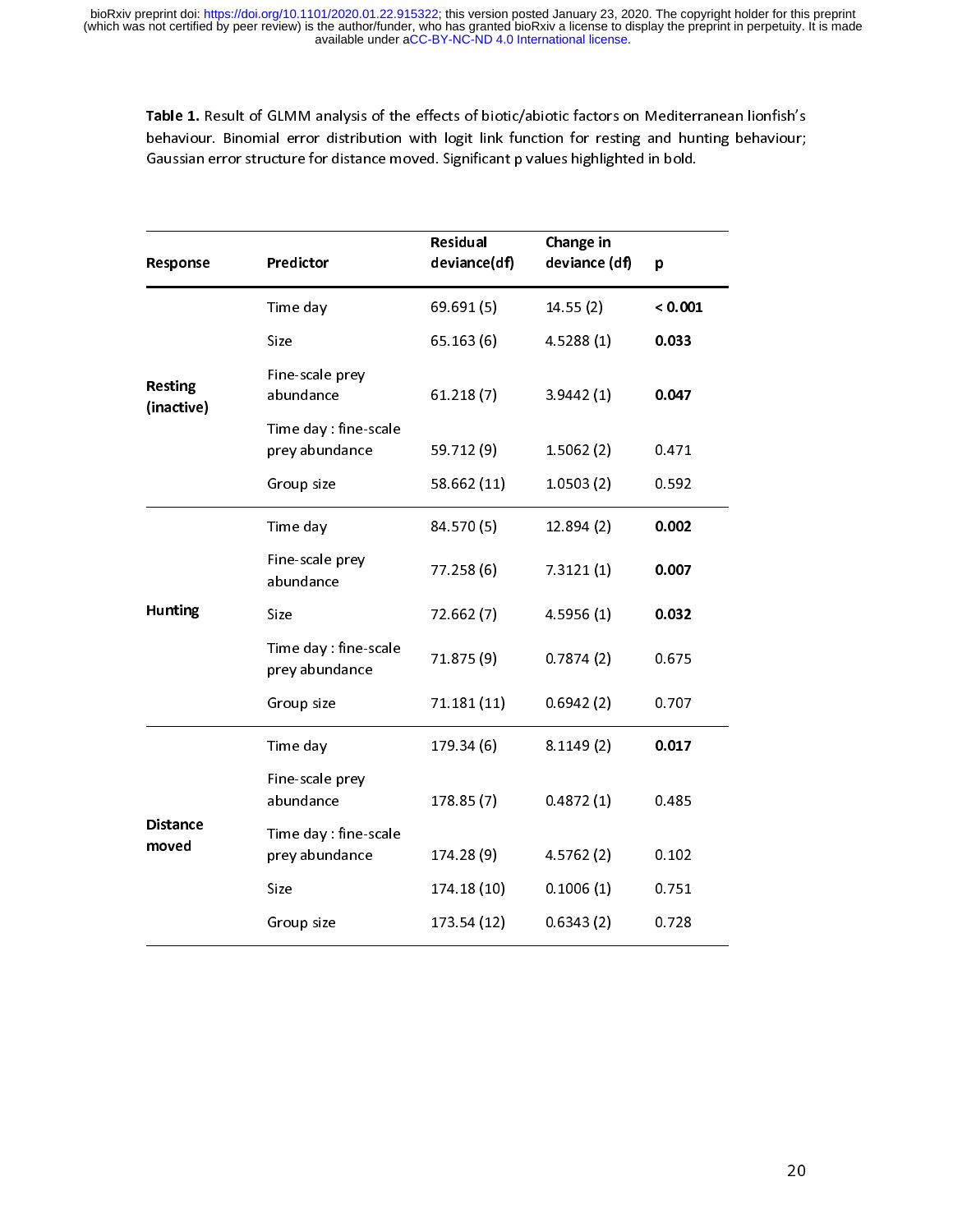| Targeted<br>species     | Family        | Trophic<br>level<br>$(\pm$ SE) | Origin   | Life status | <b>Times</b><br>targeted | Fine-scale<br>prey<br>abundance | Broad-scale<br>prey<br>abundance | Time<br>targeted<br>index (%) | Fine-scale<br>prey<br>relative<br>abundance<br>(% ) | Broad-scale<br>relative<br>prey<br>abundance (%) |
|-------------------------|---------------|--------------------------------|----------|-------------|--------------------------|---------------------------------|----------------------------------|-------------------------------|-----------------------------------------------------|--------------------------------------------------|
| Chromis<br>chromis +    | Pomacentridae | 3.8(0.4)                       | Native   | Adult       | 42                       | 331                             | 6162                             | 48.28                         | 64.77                                               | 63.99                                            |
| Thalassoma<br>pavo      | Labridae      | 3.5(0.47)                      | Native   | Juvenile    | 22                       | 64                              | 193                              | 25.29                         | 12.52                                               | $\overline{2}$                                   |
| Parupeneus<br>forsskali | Mullidae      | 3.5(0.3)                       | Invasive | Juvenile    | 8                        | 50                              | 336                              | 9.2                           | 9.78                                                | 3.49                                             |
| Apogon<br>imberbis      | Apogonidae    | 3.4(0.61)                      | Native   | Adult       | $\overline{4}$           | 6                               | 5                                | 4.6                           | 1.17                                                | 0.05                                             |
| Coris julis             | Labridae      | 3.4(0.1)                       | Native   | Juvenile    | $\overline{4}$           | 13                              | 330                              | 46                            | 2.54                                                | 3.43                                             |
| Sparisoma<br>cretense   | Scaridae      | 2.9(0.24)                      | Native   | Juvenile    | $\overline{a}$           | 8                               | 619                              | 2.3                           | 1.57                                                | 6.43                                             |
| Gobius<br>vittatus †    | Gobiidae      | 2.9(0.27)                      | Native   | Adult       | $\mathbf{1}$             | $\mathbf{1}$                    | $\overline{2}$                   | 1.15                          | 0.20                                                | 0.02                                             |
| Siganus<br>rivulatus    | Siganidae     | 2.0(0.0)                       | Invasive | Juvenile    | $\mathbf{1}$             | 34                              | 1966                             | 1.15                          | 6.65                                                | 20.42                                            |
| Symphodus<br>sp.        | Labridae      | $\sim$                         |          |             | $\mathbf{1}$             | $\overline{2}$                  | 5                                | 1.15                          | 0.39                                                | 0.05                                             |
| Symphodus<br>rostratus  | Labridae      | 3.5(0.0)                       | Native   | Juvenile    | $\mathbf{1}$             | $\mathbf{1}$                    | $\overline{2}$                   | 1.15                          | 0.2                                                 | 0.02                                             |
| Scorpaena<br>notata     | Scorpaenidae  | 3.7(0.2)                       | Native   | Juvenile    | $\mathbf{1}$             | $\mathbf 1$                     | 9                                | 1.15                          | 0.2                                                 | 0.09                                             |

1 Table 2. Potential prey fish species, the frequency with which they were targeted by Mediterranean lionfish, and their relative abundance in the immediate

2 vicinity of Mediterranean lionfish (fine-scale abundance) and in the broader area (broad-scale abundance). Both absolute (total number of individuals

3 sighted across all samples) and relative (proportion of all individuals sighted) measures of abundance are given.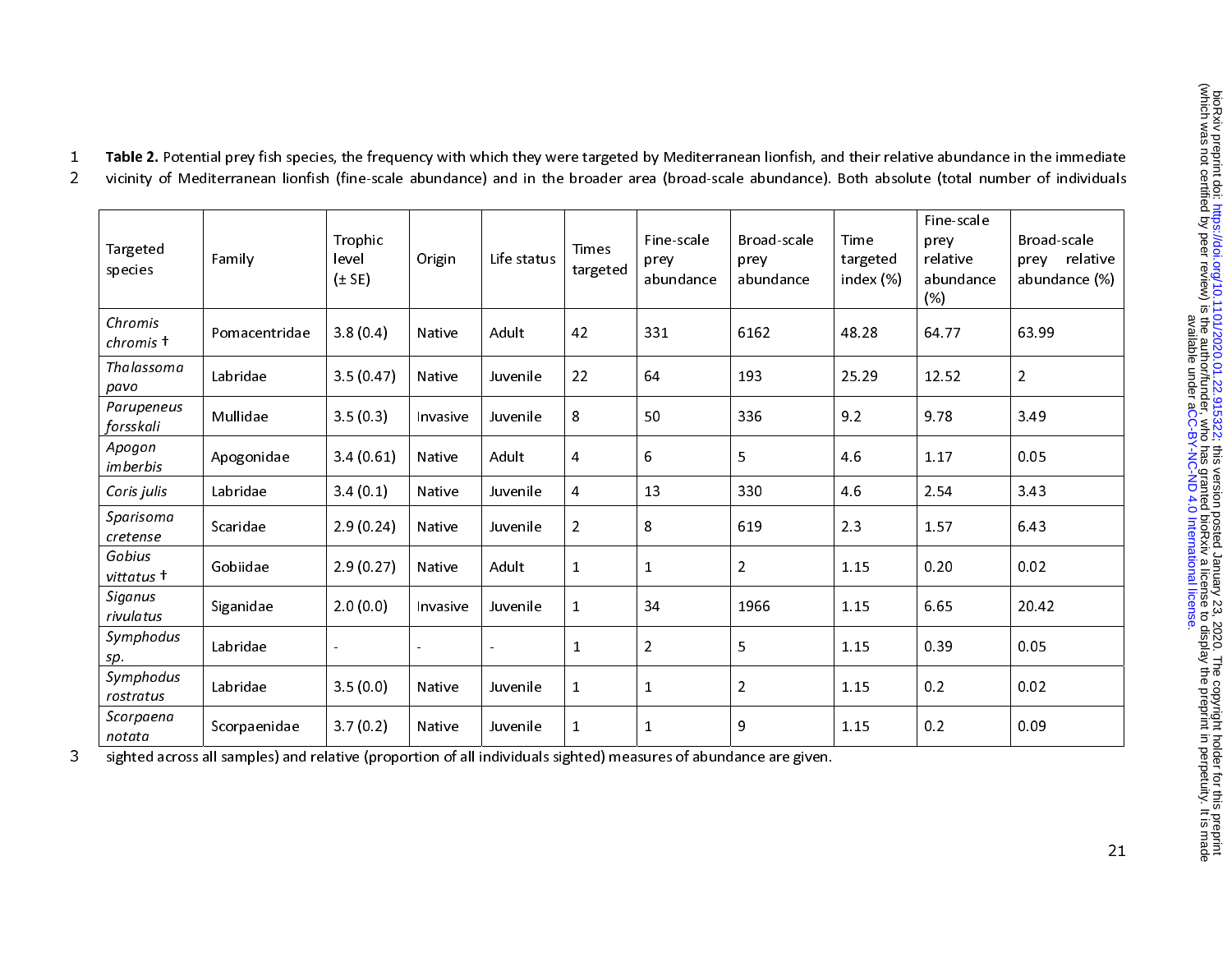1 Species ranked by 'times targeted'. Trophic level 2 indicates herbivorous fish, level 3 indicates meso-predator. Origin: native = Mediterranean Sea, invasive

2 = Red Sea (Lessepsian). Note: † signifies observed capture.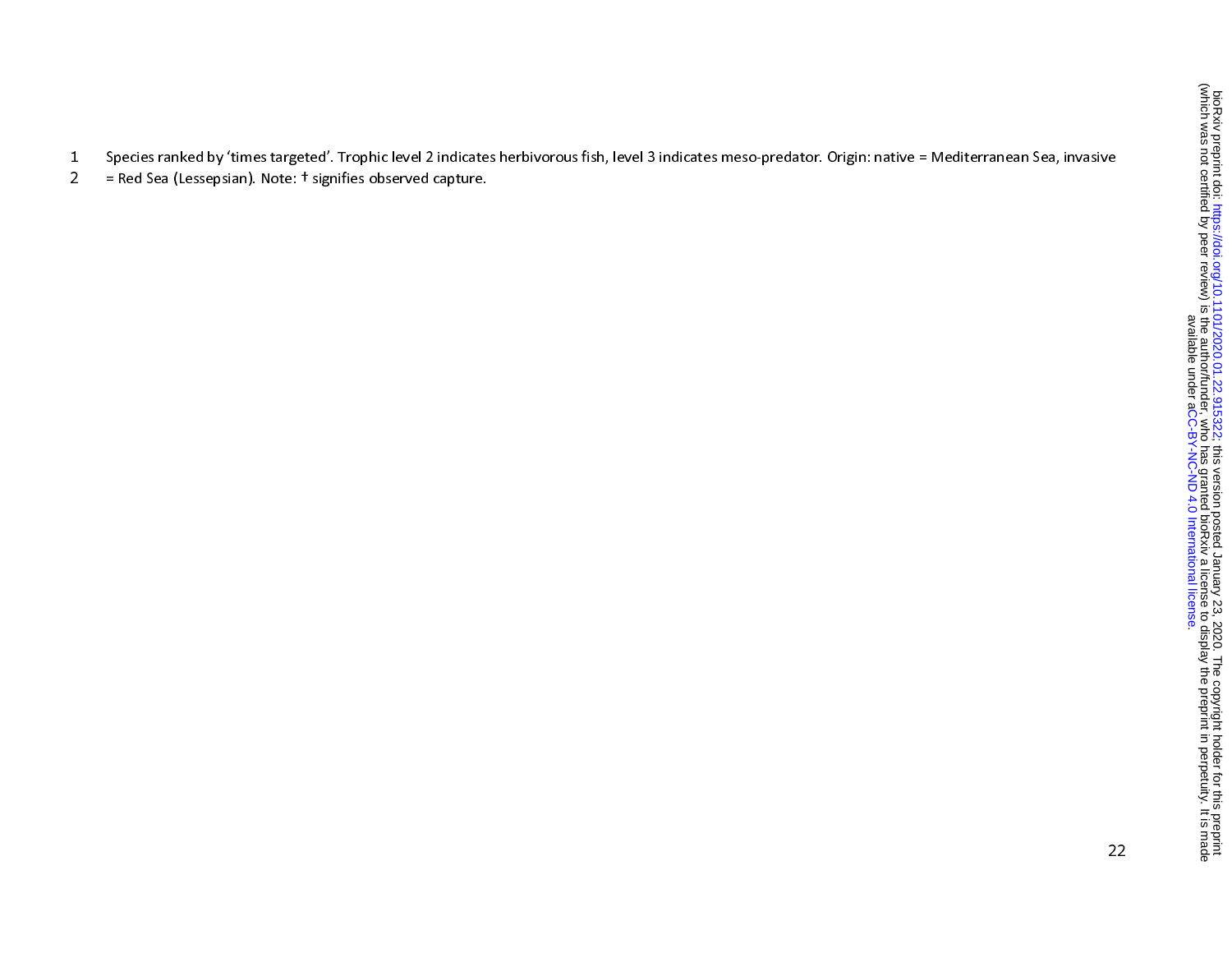- 1 Table 3. Results of Pearson correlation and chi-squared tests examining patterns of abundance of<br>2 potential prey species targeted by Mediterranean lionfish, in the immediate vicinity of
- 3 Mediterranean lionfish (fine-scale abundance), and in the broader area (broad-scale abundance).
- 4 Correlation tests examine whether the relative abundance of prey targeted or in the vicinity of
- 5 Mediterranean lionfish reflect (at least partly) the availability of those species in the community. Chi-
- 5 Mediterranean lionfish reflect (at least partly) the availability of those species in the community. Chi-
- 6 squared tests examine whether prey species are targeted or associated with Mediterranean lionfish 7 in proportions that are significantly different from what would be expected at random.

| <b>Observation</b>                             | <b>Pearson correlation test</b>                | Chi-squared test           |  |
|------------------------------------------------|------------------------------------------------|----------------------------|--|
| Times targeted :                               | $t = 3.355$ , df = 3, $p = 0.043$ ;            | $\chi^2$ = 22.92, df = 4,  |  |
| fine-scale prey abundance                      | cor 0.89                                       | $p = 0.00013$              |  |
| Times targeted :<br>broad-scale prey abundance | $t = 1.581$ , df = 3, p = 0.212;<br>cor $0.67$ |                            |  |
| Fine-scale prey abundance :                    | $t = 3.823$ , df = 3, $p = 0.031$ ;            | $\chi^2$ = 238.82, df = 4, |  |
| broad-scale prey abundance                     | cor 0.911                                      | p < 0.001                  |  |

 $8$   $\Box$  ' indicates that chi-squared tests was not performed.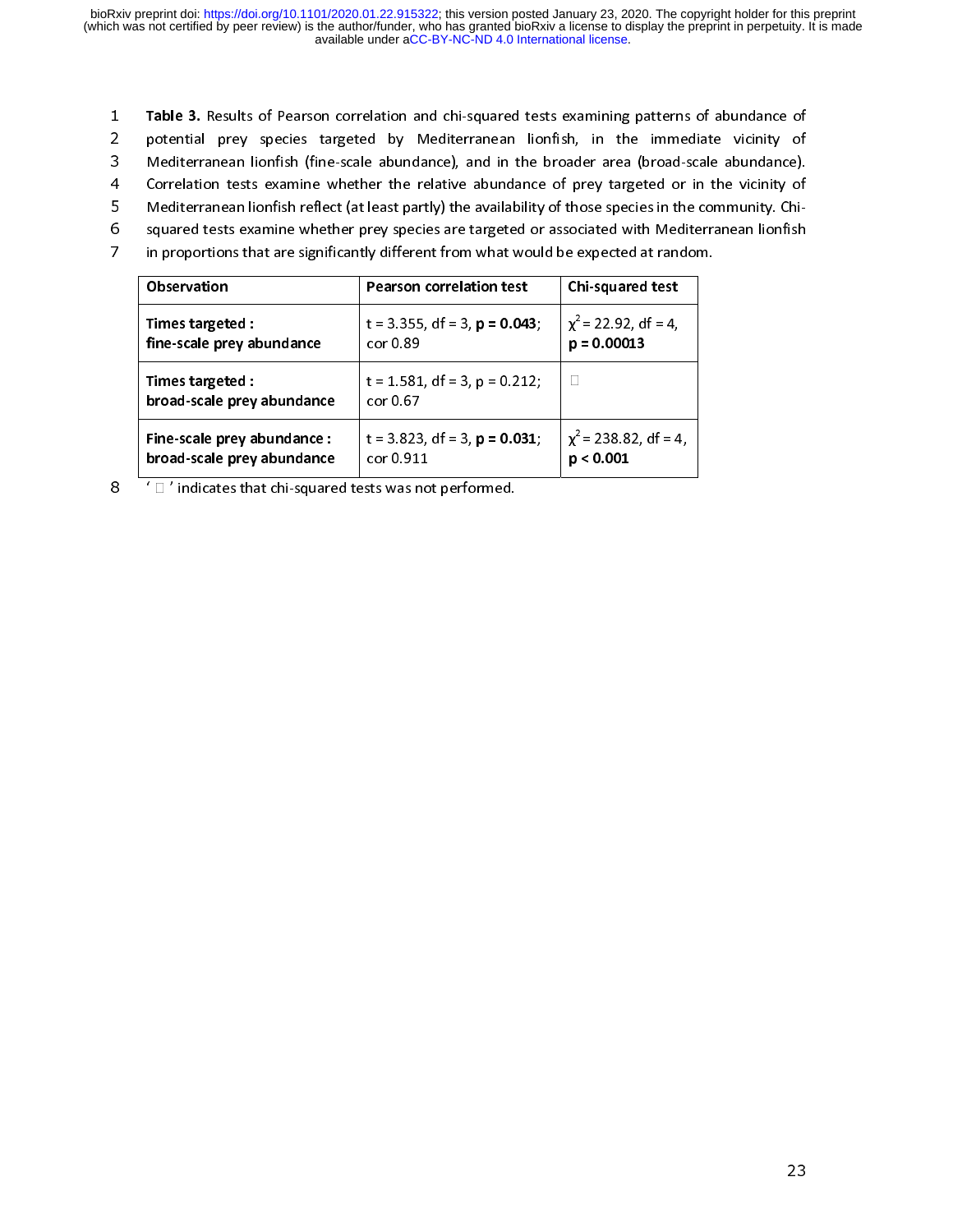- 
- 1 Table 4. Result of GLMM analysis, with Poisson error distribution and log link function, of the effects 2 of origin and Mediterranean lionfish size on prey closest approach distance. Significant p values

3 highlighted in bold.

| Response                        | Predictor              | Residual<br>deviance(df) | Change in<br>deviance (df) | р       |
|---------------------------------|------------------------|--------------------------|----------------------------|---------|
| Closest<br>approach<br>distance | Origin                 | 3171.1(3)                | 238.98 (1)                 | < 0.061 |
|                                 | Lionfish size          | 2932.1(5)                | 2.6976(2)                  | 0.26    |
|                                 | Origin : lionfish size | 2929.4(7)                | 2.4139(2)                  | 0.299   |

11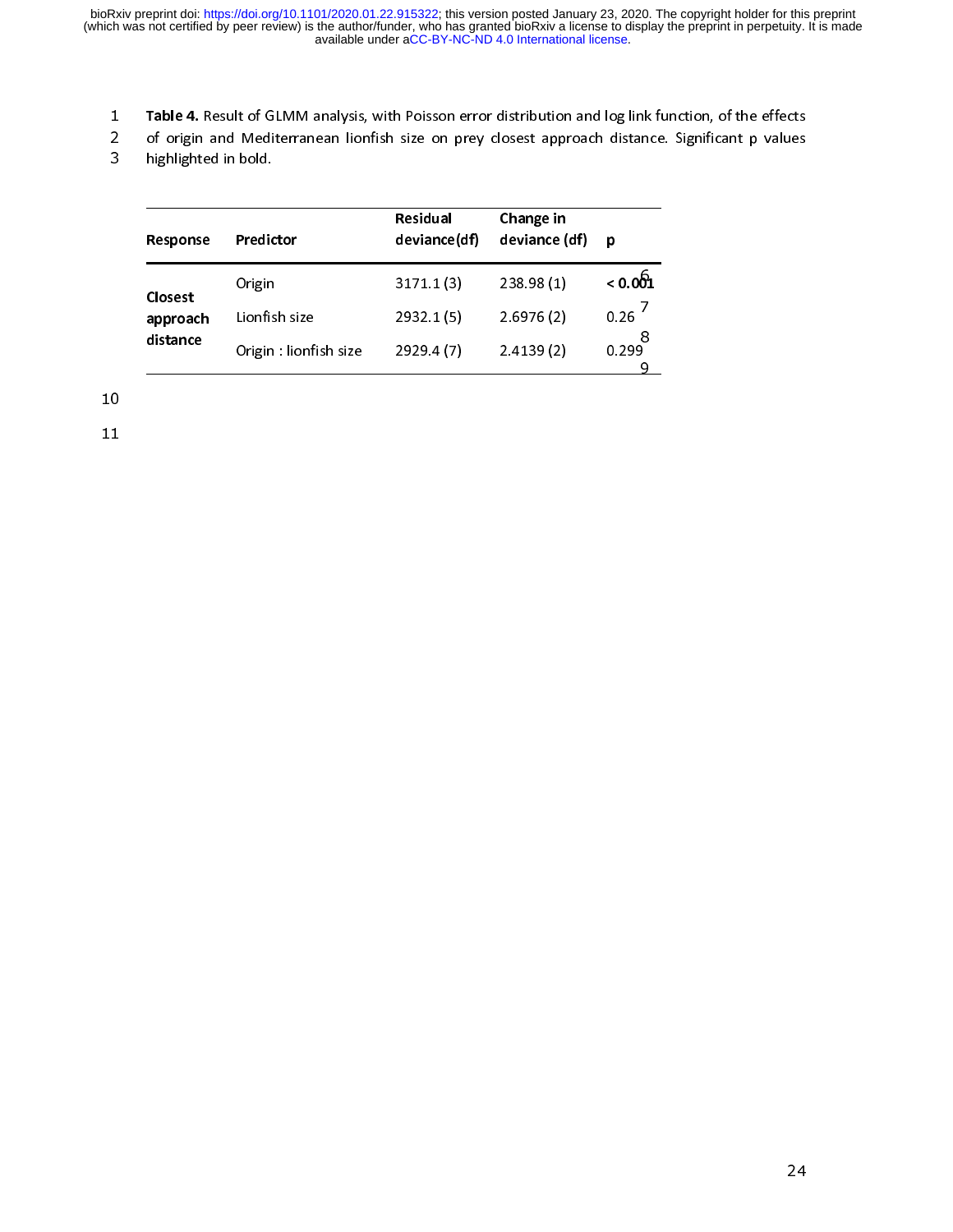# - 110011110<br>2

2

**3** Fig. 1. Study area and sampling locations of the western part of Cyprus.

4 Fig. 2. Time budget of invasive Mediterranean lionfish on Cypriot rocky reefs across time of day for 5 resting, hunting, hovering and swimming. Shown are mean (± SE) proportions of time spent in each 6 behaviour.

7 Fig. 3. (a) Changes in Mediterranean lionfish distance moved among time of day and (b) changes in<br>8 fine-scale prey abundance at different time of the day. Thick horizontal line shows the median,

8 fine-scale prey abundance at different time of the day. Thick horizontal line shows the median, 9 boxes show inter-quartile (IQR). Whiskers indicate the range of data, dots show individual data

- 10 point, and red diamond show the mean.
- 11 Fig. 4. Box plot of closest approach distance (cm) of native and invasive prey fishes. See Fig. 3 for 12 explanation of the box plots. explanation of the box plots.
- 13
- 14 Fig. 1.

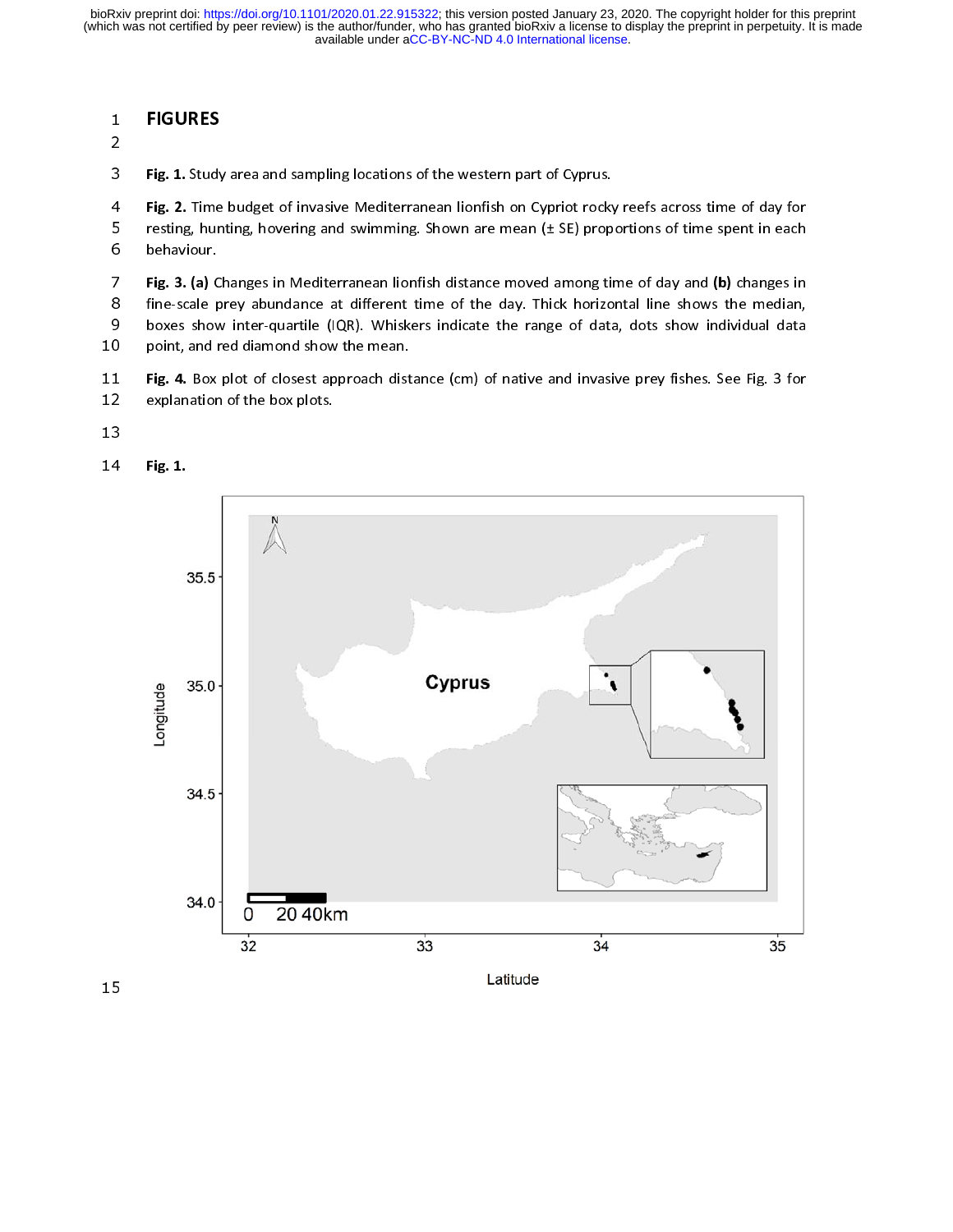1 Fig. 2.



2<br>3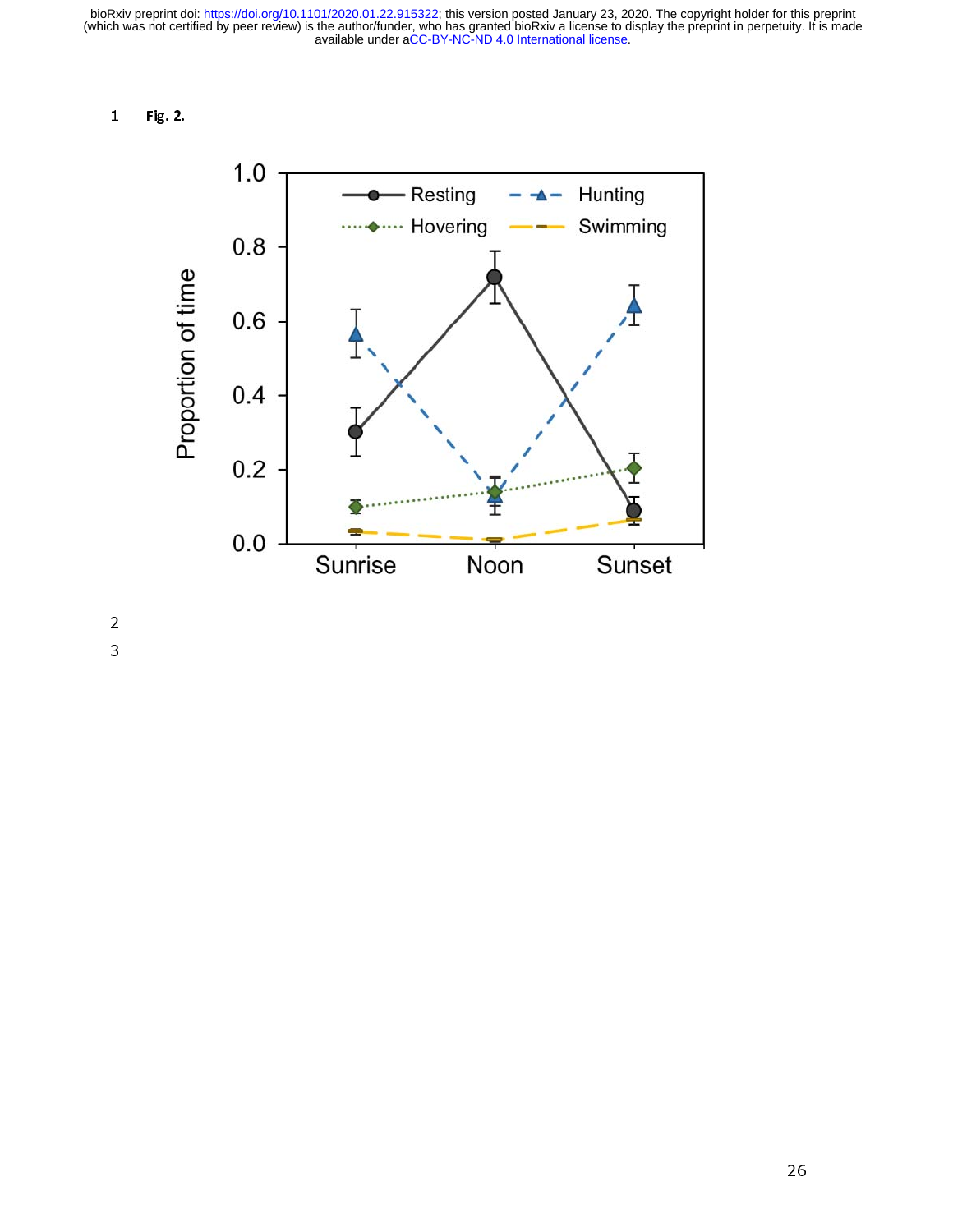1 Fig. 3.



2